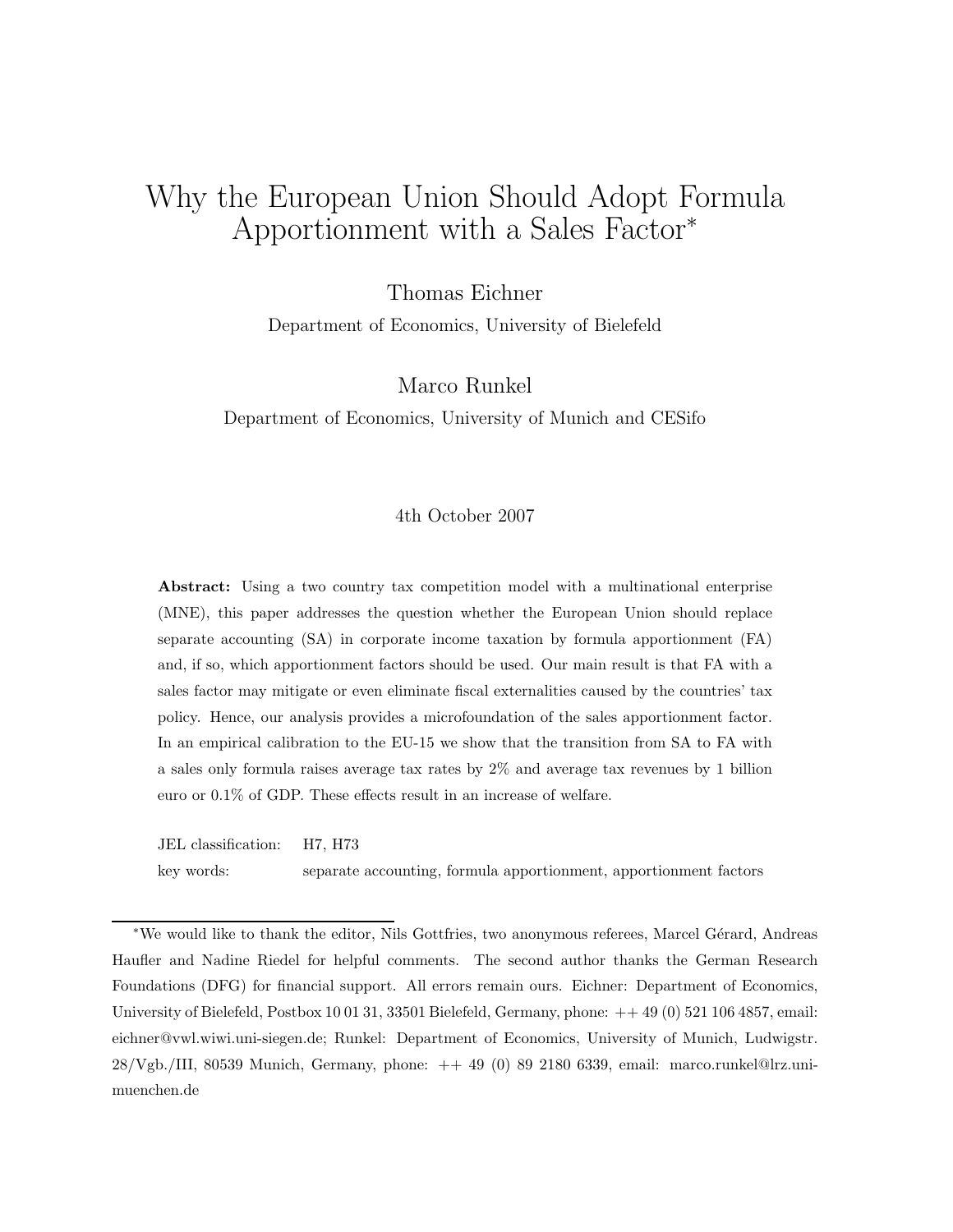# 1 Introduction

Corporate income taxation of multinational enterprises (MNEs) can follow two basic principles. Under separate accounting (SA), profit of a MNE's entity is taxed according to the tax code of the country where the entity is located. Under formula apportionment (FA), in contrast, profit is first consolidated across all entities and then assigned to the countries according to a formula that potentially uses the MNE's property, payroll and sales shares. The prevailing tax principle at the international level is SA. But several countries like Canada, Germany and the US use FA at the national level. Remarkably, there is a large variation in the formula under FA. While the German system uses a payroll factor only, the formula in Canada contains payroll and sales with equal weights. The sales factor has become increasingly important also in the US, where the formula may differ across states. Only 13 states still use the traditional Massachusetts formula (with equal weight on property, payroll and sales) while 20 states have turned to the double weighted sales formula and 12 states even have implemented a sales only formula.<sup>1</sup>

It is well known that under SA firms shift corporate income from high-tax to low-tax countries in order to reduce the overall tax burden (e.g. Hines, 1999, Clausing, 2003). Governments therefore engage in inefficient tax competition lowering corporate tax rates in order to improve their tax bases. The great advantage of FA is usually seen in the abolishment of this inefficiency as the consolidation of tax bases removes the MNE's incentive for profit shifting. This is one of the main reasons why the European Commission (2001) proposed to replace SA by FA within the boarders of the European Union.<sup>2</sup> By distorting investment decisions of MNEs, however, FA may create its own inefficiencies in international tax policy, and the extent of the distortions depends on the formula used. This raises the question whether it is beneficial for the European Union to replace SA by FA and, if so, which type of formula should be used to apportion corporate income.

The present paper addresses such questions in a two country tax competition model with a representative MNE producing a good in both countries with mobile capital and immobile labor. Our main result gives a microfoundation of the sales apportionment factor under FA. This is an important result as corporate income taxation is usually seen as a tax on the returns to capital and it is therefore often argued that FA should only use a property factor (e.g. Musgrave, 1984). In our framework, in contrast, the formula can

<sup>1</sup>See Weiner (2005) and http://www.taxadmin.org/fta/rate/corp app.html.

<sup>2</sup>For the proposal's details see Devereux (2004), Hellerstein and McLure (2004) and Sørensen (2004).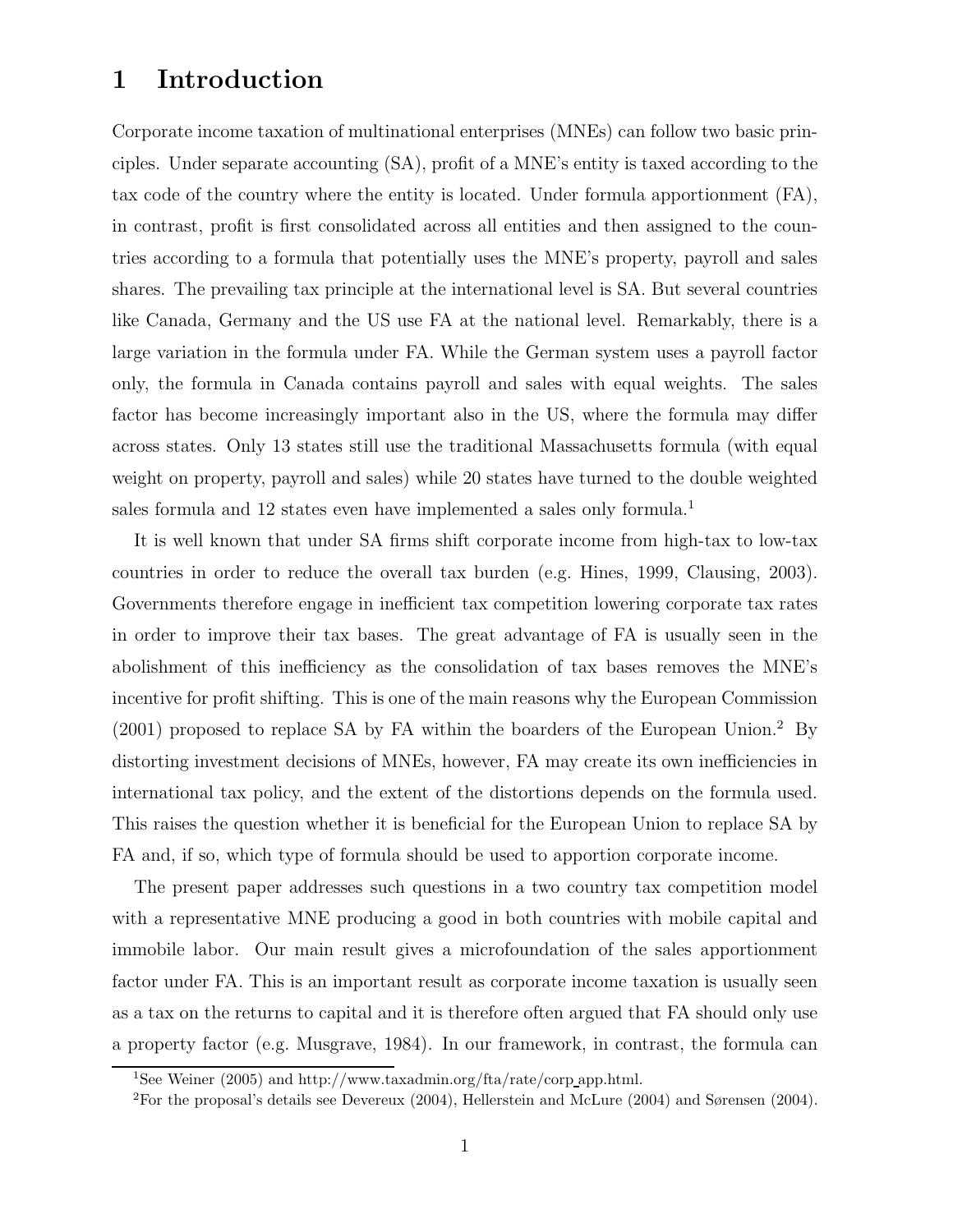be used to internalize fiscal externalities that cause inefficiencies in the tax policy of the two countries. Under FA, consolidation and apportionment create a tax base externality and a formula externality. The former reflects the fact that a country does not take into account the effect of its tax rate on the MNE's effective tax burden and the MNE's reaction of changing the consolidated tax base which affects both countries. The formula externality emerges as the tax setting country ignores the MNE's formula manipulation incentive, that is the MNE's incentive to move a part of its activities away from a tax increasing country in order to increase the share of profit taxed in the other country.

With the help of these two externalities the rationale for including the sales factor into the apportionment formula under FA can be developed along the following line of reasoning. We identify cases in which the tax base externality is negative, whereas the formula externality is positive. Moreover, under a pure property or payroll formula the sum of both externalities turns out to positive rendering tax rates inefficiently low, while under a pure sales formula we obtain inefficient overtaxation since the sum of externalities is negative. This insight suggests that including sales into the formula may be beneficial. It mixes up the positive sign of the externalities under the property and payroll formula with the negative sign of the externalities under the sales formula. As a consequence, the tax policy of the two countries is shifted towards the efficient policy characterized by a zero sum of externalities. The policy implication is that when replacing SA by FA the European Union should use a formula that contains the sales factor.

We first derive this result for a benchmark case with Cobb-Douglas production technologies exhibiting decreasing returns to scale. The latter assumption implicitly assumes a fixed third production factor (like entrepreneurial service or knowledge) that causes the corporate income taxed by the governments and that explains the intuition of the above result: With a capital or payroll formula, apportionment is targeted *directly* at the production inputs. The MNE's formula manipulation incentive is then quite strong so that the accompanied formula externality outweighs the tax base externality. With a pure sales formula, in contrast, apportionment is directed at the inputs only indirectly, i.e. the fixed factor hampers the MNE's ability to manipulate the formula. The formula externality is then relatively weak and overcompensated by the tax base externality. We show that this rationale remains true for a more general CES technology, provided the elasticity of substitution between capital and labor is neither too high nor too low.

Our microfoundation of the sales factor nevertheless rests on some other assumptions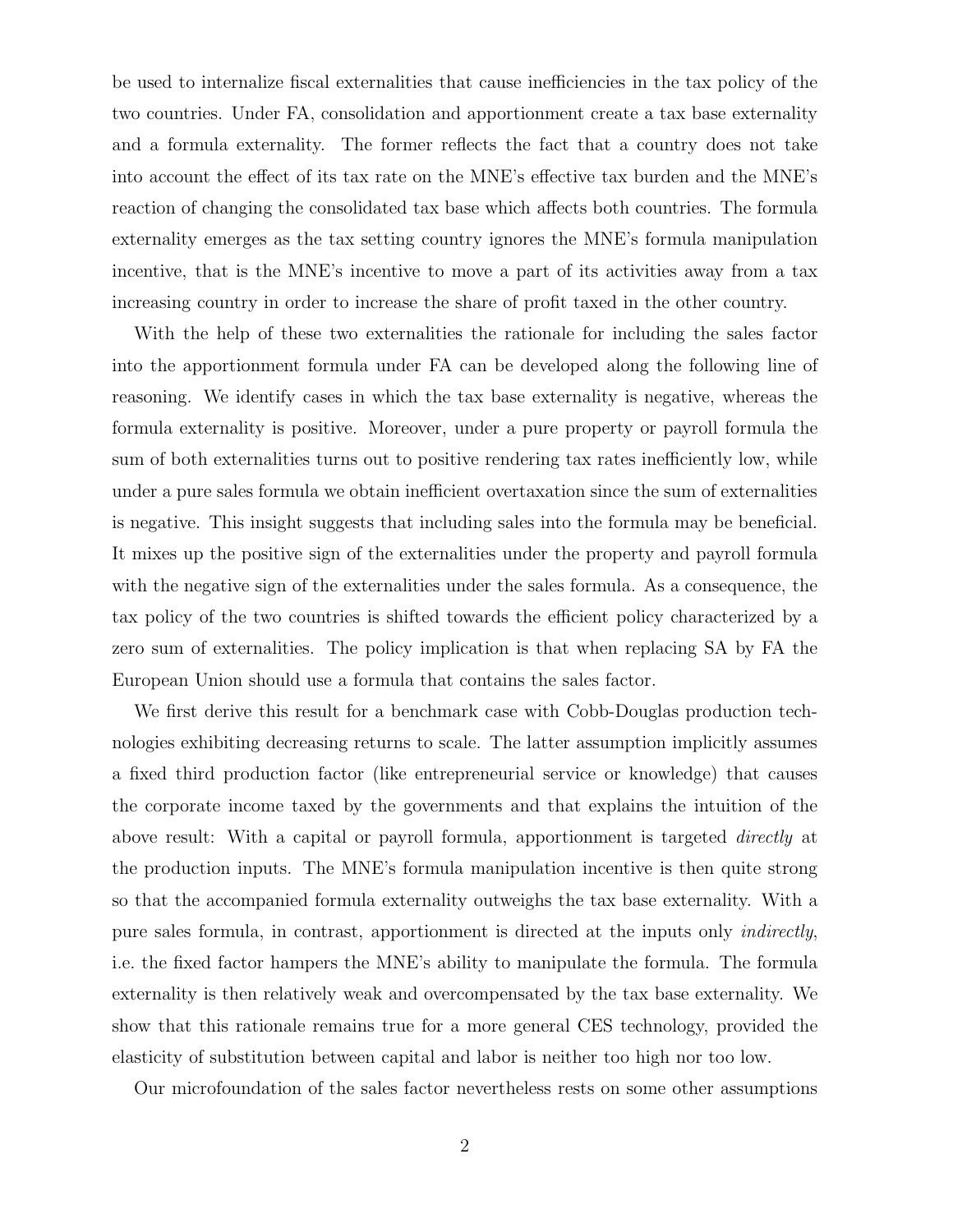which might be seen restrictive, in particular the assumptions that governments maximize tax revenue and capital cost is not deductible. Unfortunately, with welfare maximization and partial deductibility clear-cut analytical results cannot be obtained. We therefore empirically calibrate the more general version of the model to the EU-15. Remarkably, this exercise strengthens the argument in favor of the sales factor: Because of additional private income externalities none of the formulas is able to implement the efficient tax policy. However, the sum of externalities turns out to be the lowest if the formula contains solely a sales factor. In addition, FA with a sales only formula dominates SA in terms of welfare. A transition from SA to FA sales raises the average tax rate in the EU by at least 2% and the average tax revenue by at least 1 billion euro or 0.1% of GDP. This result suggests that the European Union should adopt FA with a sales only formula.

There is an increasing number of articles on SA versus FA, for example, Gordon and Wilson (1986), Eggert and Schjelderup (2003), Nielsen et al. (2003), Wellisch (2004), Kind et al. (2005), Gérard (2005), Riedel and Runkel (2007). Our analysis is closest to Nielsen et al. (2004), Sørensen (2004) and Pethig and Wagener (2007). But none of these authors make the point for the sales factor. Anand and Sansing (2000) show that importing states tend to choose a high formula weight on sales. But their argument is completely different from ours. They consider a decentralized setting where states themselves choose the formula. This assumption is realistic for the US, but the European Commission (2001) does not discuss the option that the formula design is the task of the member states. Since our focus is on the European Union, we assume a centralized choice. Moreover, in Anand and Sansing (2000) the states' choice of the sales factor leads to an inefficient tax policy, while our argument in favor of the sales factor is based on the idea that this factor can be used to remove or mitigate distortions in corporate income taxation.

The paper is organized as follows. In Section 2, we introduce the basic assumptions of our model. Sections 3 and 4 characterize the efficiency properties of corporate tax rates under SA and FA. Section 5 contains the calibration and Section 6 concludes.

## 2 Basic Assumptions

We consider a model with two small countries labeled by  $a$  and  $b$ . There is a large number of identical MNEs from which we consider the representative one. The MNE owns an entity in each country. In country  $i \in \{a, b\}$  the MNE produces a good according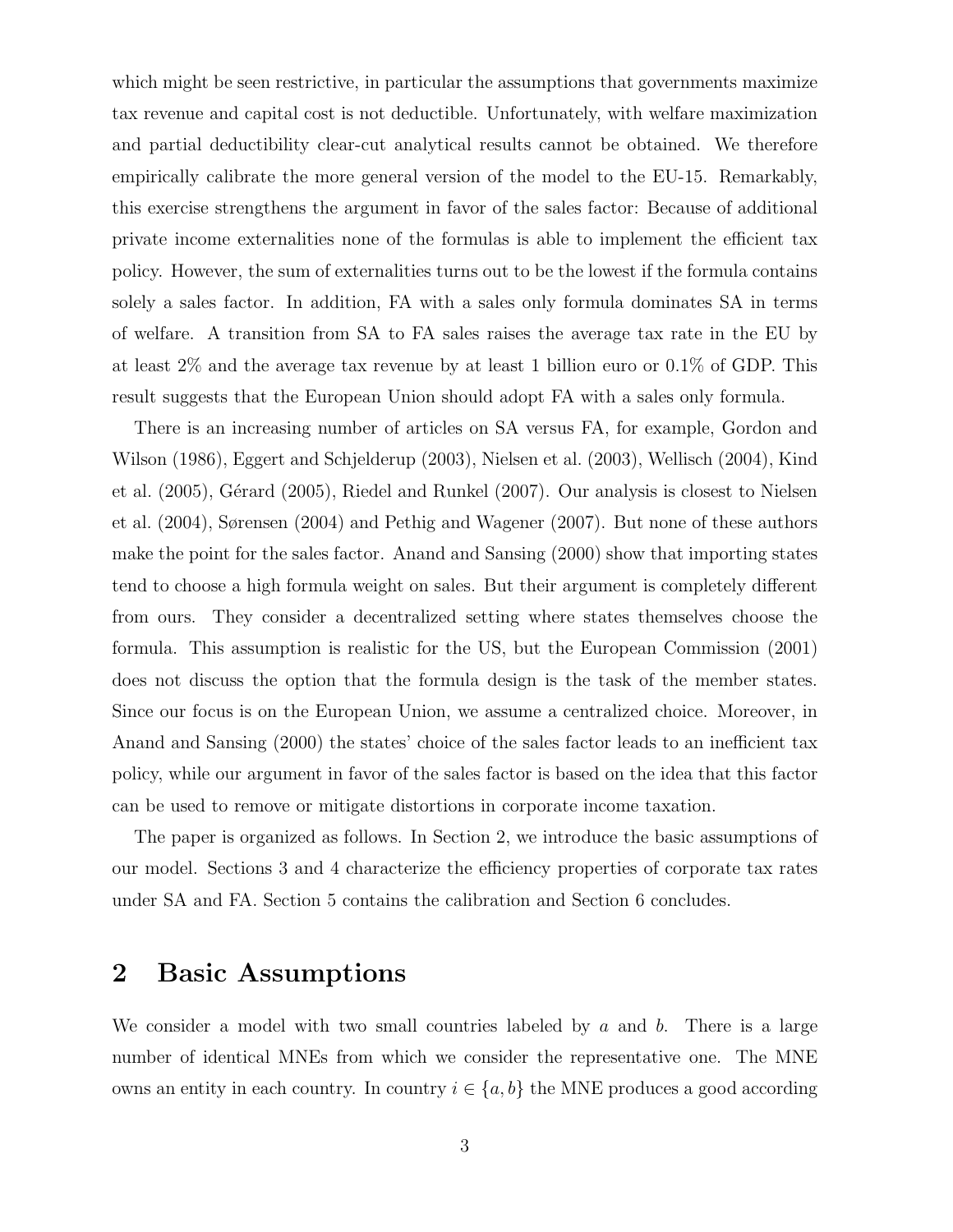to the production function  $F(k_i, \ell_i)$  with  $k_i$  capital and  $\ell_i$  labor demand. The production functions are identical in both countries. They have positive and decreasing returns to both inputs, i.e.  $F_k, F_\ell > 0$  and  $F_{kk}, F_{\ell\ell} < 0$ . Moreover, they exhibit decreasing returns to scale so that we can use the Euler Theorem  $\mu F = k_i F_k + \ell_i F_\ell$  with  $\mu \in ]0,1[$ . This implicitly assumes a fixed third factor like entrepreneurial service or knowledge which gives rise to a positive pure profit.<sup>3</sup> This assumption is made by almost all above-mentioned studies on SA versus FA. It seems plausible in the context of corporate income taxation, since decreasing returns to scale generate the income that the governments try to tax.

In country *i* the MNE pays a wage rate  $w_i > 0$  per unit of labor. Labor is perfectly immobile and the labor supply  $\bar{\ell} > 0$  is the same in both countries. The wage rate is determined by the labor market equilibrium condition  $\ell_i = \overline{\ell}$ , where labor demand  $\ell_i$  is a function of the wage rate according to the MNE's profit maximization conditions derived below. Capital is perfectly mobile and, as both countries are small, the user cost per unit of capital,  $r > 0$ , is exogenously given. The MNE may shift profit from one subsidiary to the other, for example, by manipulating the debt-equity structure of the subsidiaries or the transfer prices of goods and services traded between the subsidiaries. The specific channel of shifting is immaterial for our purpose. We therefore simply measure shifting by the variable s, where  $s > 0$  ( $s < 0$ ) means that the MNE shifts income from a to b (b) to a). Profit shifting entails a concealment cost which reflects, for example, the expense for tax consultants and lawyers or the MNE's risk of being detected by the tax authority illegally shifting income. The concealment cost is represented by the U-shaped function  $C(s)$  with  $C(0) = 0$ ,  $sign{C'(s)} = sign{s}$  and  $C''(s) > 0$ .

In order to determine the MNE's tax bases, it remains to specify the deductibility of labor and capital cost. We follow the standard assumption and suppose that labor cost is fully deductible, whereas the user cost of capital may be deductible at rate  $\rho \in [0,1]$ . For  $\rho \in ]0,1[$ , the latter assumption reflects the fact that most corporate tax systems grant depreciation allowances and allow deduction of debt financing cost. Formally, the tax base of the MNE in country  $a$  and country  $b$  can be written as, respectively,

$$
\pi_{at} = F(k_a, \ell_a) - w_a \ell_a - \rho r k_a - s, \qquad \pi_{bt} = F(k_b, \ell_b) - w_b \ell_b - \rho r k_b + s. \tag{1}
$$

Tax bases equal sales adjusted by labor cost, deductible capital cost and profit shifting.

<sup>3</sup>Entrepreneurial service and knowledge possess public good properties and, thus, they may also explain why the two entities are not separate companies but belong to the same MNE.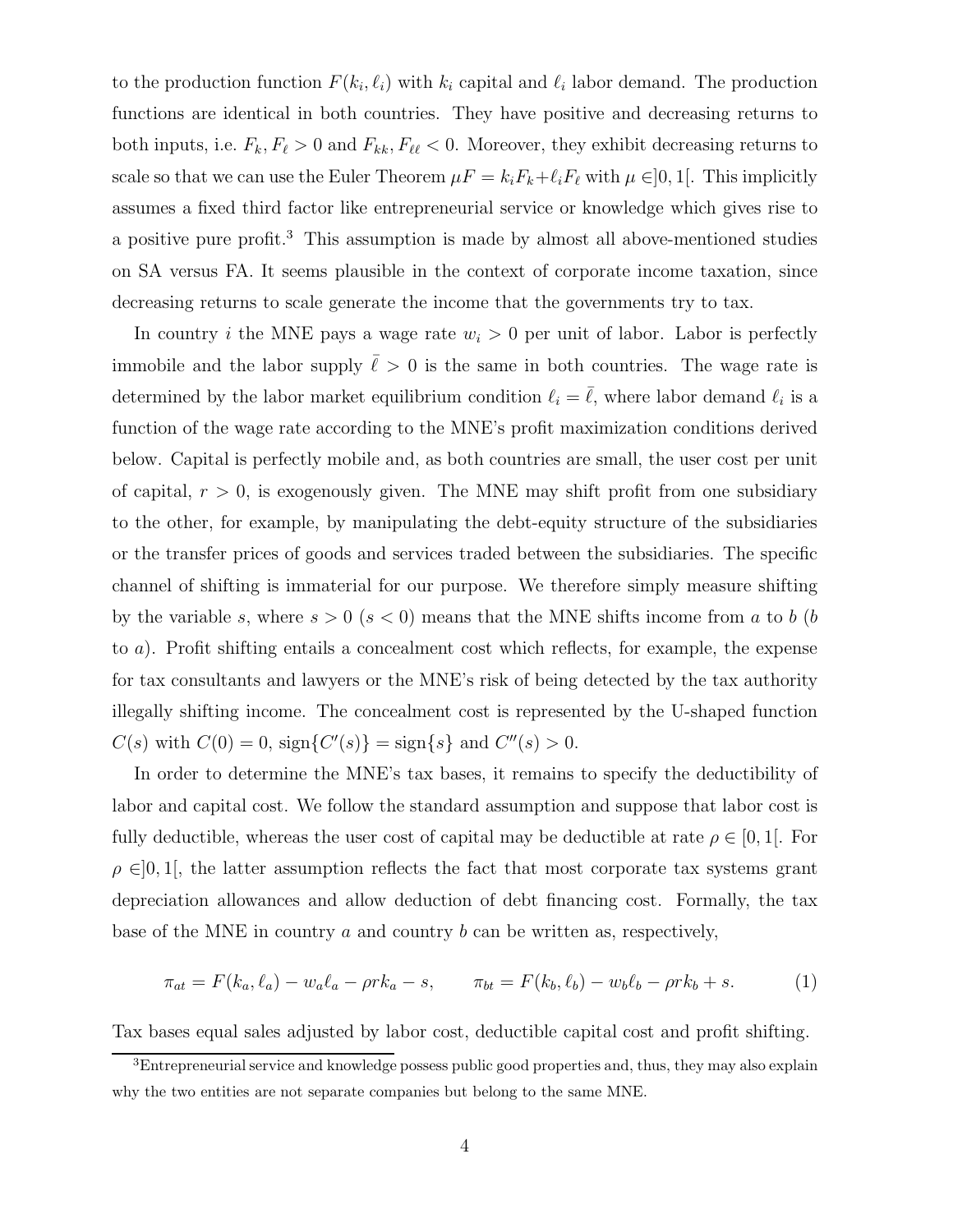### 3 Separate Accounting

**Profit Maximization.** Under SA, profit is taxed in the country in which the MNE it declares. The government in country i imposes a corporate income tax at rate  $\tau_i$  on the MNE's tax base in country i. Total after-tax profit of the MNE reads<sup>4</sup>

$$
\pi = (1 - \tau_a)\pi_{at} + (1 - \tau_b)\pi_{bt} - (1 - \rho)r(k_a + k_b) - C(s).
$$
\n(2)

The MNE maximizes (2) with respect to capital and labor,  $k_i$  and  $\ell_i$  for  $i \in \{a, b\}$ , and shifting, s. Indicating profit-maximizing values by a tilde, the first-order conditions read

$$
(1 - \tau_i) \left[ F_k(\tilde{k}_i, \tilde{\ell}_i) - \rho r \right] - (1 - \rho)r = 0, \quad F_\ell(\tilde{k}_i, \tilde{\ell}_i) - w_i = 0, \quad i \in \{a, b\}, \tag{3}
$$

$$
C'(\tilde{s}) = \tau_a - \tau_b. \tag{4}
$$

Equation (3) equates the after-tax (before-tax) marginal return to capital (labor) to the net-of-tax user cost of capital (wage rate). Equation (4) determines optimal profit shifting. If country a is the high-tax country, then  $\tilde{s} > 0$  and the MNE will shift income from a to b. Shifting will be the other way round, if country  $a$  is the low-tax country.

Equations (3) and (4) together with  $\tilde{\ell}_i = \bar{\ell}$  determine capital and labor demand and the equilibrium wage rates as functions of the national tax rates. We follow previous studies and focus on a symmetric situation in which both countries have the same tax rate  $\tau_a = \tau_b =: \tau$ . It follows  $\tilde{k}_a = \tilde{k}_b =: \tilde{k}, \ \tilde{\ell}_a = \tilde{\ell}_b = \bar{\ell}, \ \tilde{w}_a = \tilde{w}_b =: \tilde{w}, \ \tilde{s} = 0$ ,  $\pi_{at} = \pi_{bt} = F - \bar{\ell}F_{\ell} - \rho r\tilde{k} =: \tilde{\pi}_t, \pi = 2(1-\tau)(F - \bar{\ell}F_{\ell} - \tilde{k}F_{k}) =: \tilde{\pi}$ . In order to figure out the impact of the tax rates on the equilibrium outcome, we first totally differentiate (3) and (4) with  $\tilde{\ell}_i = \bar{\ell}$  and then apply the symmetry properties to obtain

$$
\frac{\partial \tilde{k}_i}{\partial \tau_i} = \frac{F_k - \rho r}{(1 - \tau) F_{kk}}, \qquad \frac{\partial \tilde{w}_i}{\partial \tau_i} = \frac{(F_k - \rho r) F_{k\ell}}{(1 - \tau) F_{kk}}, \qquad i \in \{a, b\},\tag{5}
$$

$$
\frac{\partial \tilde{k}_j}{\partial \tau_i} = \frac{\partial \tilde{w}_j}{\partial \tau_i} = 0, \qquad i, j \in \{a, b\}, \quad i \neq j,
$$
\n(6)

$$
\frac{\partial \tilde{s}}{\partial \tau_a} = -\frac{\partial \tilde{s}}{\partial \tau_b} = \frac{1}{C''},\tag{7}
$$

where  $F_k - \rho r > 0$  due to (3). Equation (5) shows that an increase in country i's tax rate reduces investment in this country. For a positive (negative) cross derivative of the

<sup>4</sup>We assume the concealment cost not to be tax deductible. This is in line with our interpretation of  $C$  as reflecting the detection risk of the MNE. The basic insights of our analysis would remain true, however, if the concealment cost was made deductible from the tax base.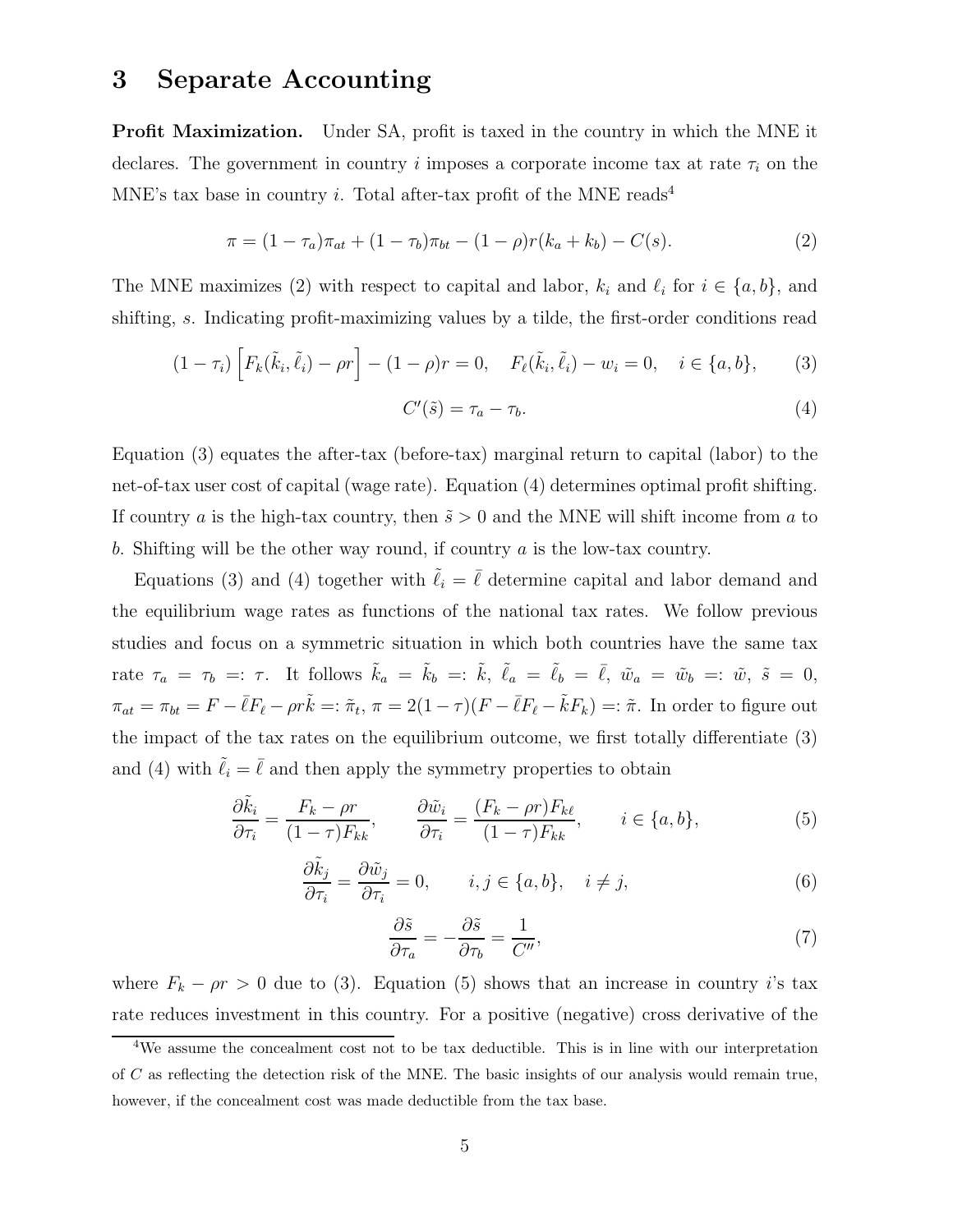production function this leads to a decrease (increase) in labor demand and in the wage rate in country  $i$ . Due to separate taxation, capital and the wage rate in country  $i$  are unaffected as shown by  $(6)$ . The tax base in country j is nevertheless influenced by a tax rate increase in country  $i$  since according to (7) the MNE expands shifting to country  $i$ .

Tax Competition. Having characterized the behavior of the MNE, we now specify and investigate the tax competition game between the two countries. Each country is inhabited by a representative household. The household in country i derives utility from private consumption and a local public good denoted by  $c_i$  and  $g_i$ , respectively. Utility is given by the quasi-linear function  $U(c_i, g_i) = \lambda c_i + V(g_i)$  with  $V' > 0$  and  $V'' \leq 0$ . The parameter  $\lambda \in \{0,1\}$  allows to separate tax revenue maximization  $(\lambda = 0)$  from welfare maximization ( $\lambda = 1$ ). The household in country i earns interest income  $r\overline{k}$  from the supply of its given capital endowment  $\bar{k}$  and labor income  $w_i\bar{\ell}$  from the supply of its given labor endowment  $\overline{\ell}$ . Moreover, we assume that the household owns a share  $\theta_i \in [0, 0.5]$ of the MNE and, thus, receives profit income  $\theta_i \pi$ . In order to warrant a symmetric situation, we focus on the case with equal ownership shares  $\theta_a = \theta_b =: \theta$ . The household in country i spends all income on private consumption so that its budget constraint reads  $c_i = r\bar{k} + w_i\bar{\ell} + \theta\pi$ . The fiscal budget constraint equates the expenditure on the public good and the tax revenue from the corporate tax. Under SA we get  $g_i = \tau_i \pi_{it}$ .

Inserting the private and fiscal budget constraints into the utility function yields country *i*'s welfare function  $W^i(\tau_i, \tau_j) = \lambda (r \bar{k} + \tilde{w}_i \bar{\ell} + \theta \pi) + V(\tau_i \pi_{it})$  for  $i \in \{a, b\}$ , and  $i \neq j$ . The government of country i maximizes  $W^i(\tau_i, \tau_j)$  with respect to  $\tau_i$ . In doing so, it takes into account that the equilibrium variables depend on the tax rates according to  $(5) - (7)$ . Moreover, country  $i$  takes as given the tax rate chosen by country  $j$ . Hence, we consider a Nash tax competition game between the two countries. The equilibrium  $(\tilde{\tau}_a, \tilde{\tau}_b)$  is determined by the first-order conditions  $\partial W^i(\cdot)/\partial \tau_i = 0$  for  $i \in \{a, b\}$ . As already mentioned above, we follow the previous literature and focus on a symmetric equilibrium with both countries having the same tax rate  $\tilde{\tau}_a = \tilde{\tau}_b =: \tilde{\tau}$ .

As we are interested only in the efficiency properties of the equilibrium tax rates, we need not fully analyze the tax competition game. It suffices to consider the fiscal externalities, that means the effect of country *i*'s tax rate  $\tau_i$  on country *j*'s welfare  $W^j(\cdot)$ . These externalities reflect the deviation of the equilibrium tax policy from the cooperative (pareto-efficient) tax policy that maximizes joint welfare  $W^a(\cdot) + W^b(\cdot)$ . For a positive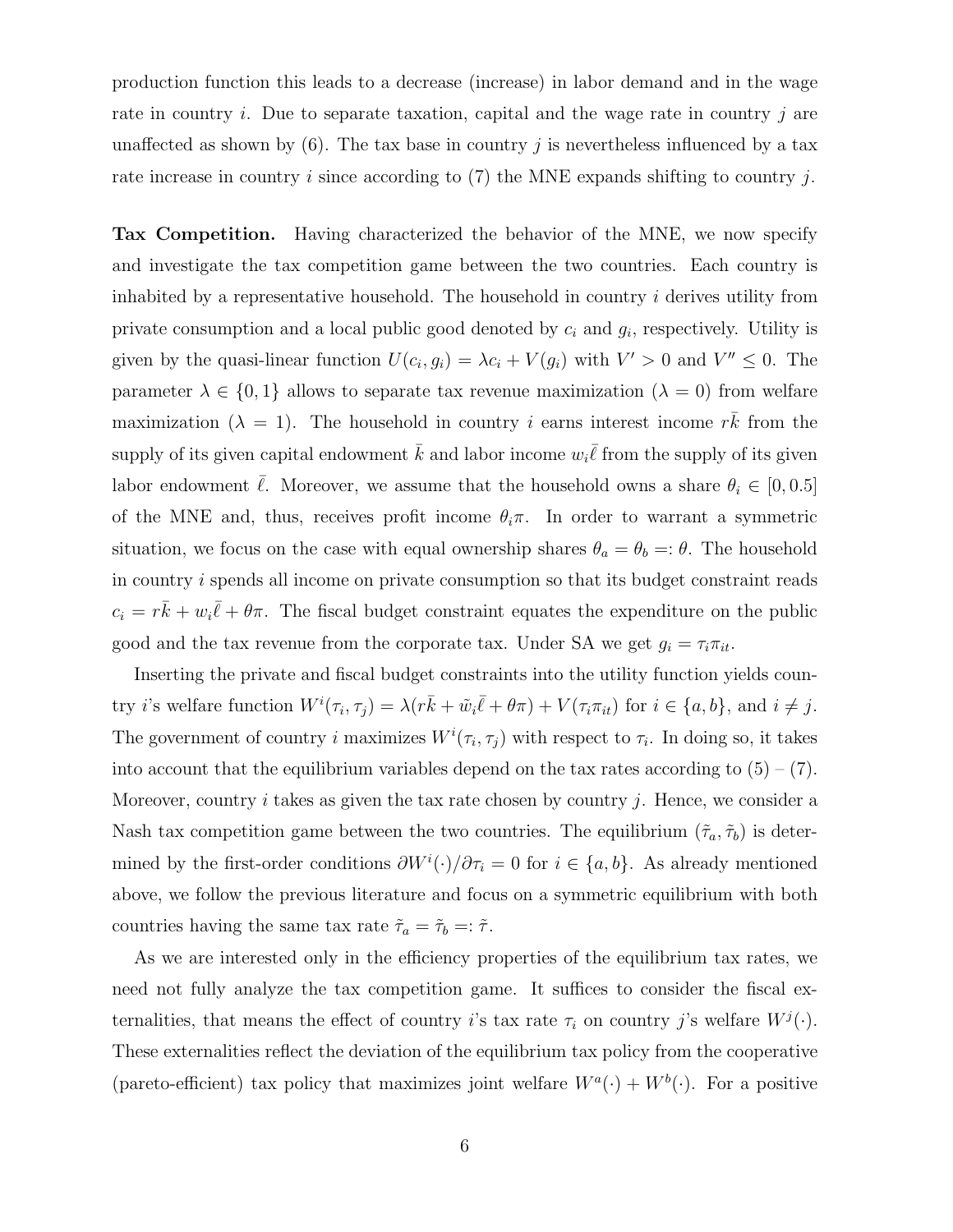(negative) externality, the equilibrium tax rates are inefficiently low (high). Due to symmetry we can focus on the externality caused by country b's tax rate. Differentiating  $W^a(\cdot)$  with respect to  $\tau_b$  yields  $\partial W^a/\partial \tau_b = \text{IE} + \text{PE}$  with

$$
\text{IE} = \lambda \theta \frac{\partial \pi}{\partial \tau_b} = \lambda \theta (1 - \mu) \left[ \frac{(F_k - \rho r) F_k}{F_{kk}} - F \right] \le 0, \quad \text{PE} = -\tilde{\tau} V' \frac{\partial \tilde{s}}{\partial \tau_b} = \frac{\tilde{\tau} V'}{C''} > 0, \quad (8)
$$

where in the first part of (8) we used  $\partial \pi / \partial \tau_b = -\tilde{\pi}_t - (1 - \tilde{\tau}) \overline{\ell} (\partial \tilde{w}_b / \partial \tau_b)$  and  $(\mu - 1)F_k =$  $\tilde{k}F_{kk} + \bar{\ell}F_{k\ell}$  according to the Euler Theorem and  $\ell_i = \bar{\ell}$ .

The total cross country effect of  $\tau_b$  can be decomposed in two sub-externalities. First, if country b sets its tax rate, it ignores the negative impact on the MNE's after-tax profit and, thus, on profit income of country a's residents. This effect is reflected by the profit income externality IE in (8). Second, if  $\tau_b$  increases, the MNE shifts more income to country  $a$  so that the tax base and tax revenue in country  $a$  are enhanced. This constitutes the profit shifting externality PE in (8). If governments maximize tax revenue ( $\lambda = 0$ ) or if the MNE is fully owned by a third country ( $\theta = 0$ ), the income externality vanishes. We then obtain inefficient undertaxation due to  $PE > 0$ . However, under welfare maximization ( $\lambda = 1$ ) and positive ownership shares ( $\theta > 0$ ), IE is strictly negative so that tax rates may become inefficiently high. Similar results are derived by Nielsen et al. (2004) and Riedel and Runkel (2007) in models without labor.

# 4 Formula Apportionment

Profit Maximization. Under FA, the MNE's tax bases are consolidated and apportioned according to a certain formula. The consolidated tax base reads

$$
\pi_{at} + \pi_{bt} = F(k_a, \ell_a) + F(k_b, \ell_b) - w_a \ell_a - w_b \ell_b - \rho r(k_a + k_b). \tag{9}
$$

The share of this tax base assigned to country a is determined by the formula

$$
A(k_a, k_b, \ell_a, \ell_b, w_a, w_b) = \gamma \frac{k_a}{k_a + k_b} + \sigma \frac{F(k_a, \ell_a)}{F(k_a, \ell_a) + F(k_b, \ell_b)} + \varphi \frac{w_a \ell_a}{w_a \ell_a + w_b \ell_b},\tag{10}
$$

with  $\gamma, \sigma, \varphi \in [0, 1]$  and  $\gamma + \sigma + \varphi = 1$ . The share of the consolidated tax base assigned to country b equals  $1 - A(\cdot)$ . The apportionment formula in (10) contains the MNE's property, payroll and sales shares in country a. Hence, we allow for the general case in which FA allocates the MNE's consolidated tax base according to all three factors mainly used in practice. The parameters  $\gamma$ ,  $\sigma$  and  $\varphi$  are the formula weights of the three factors.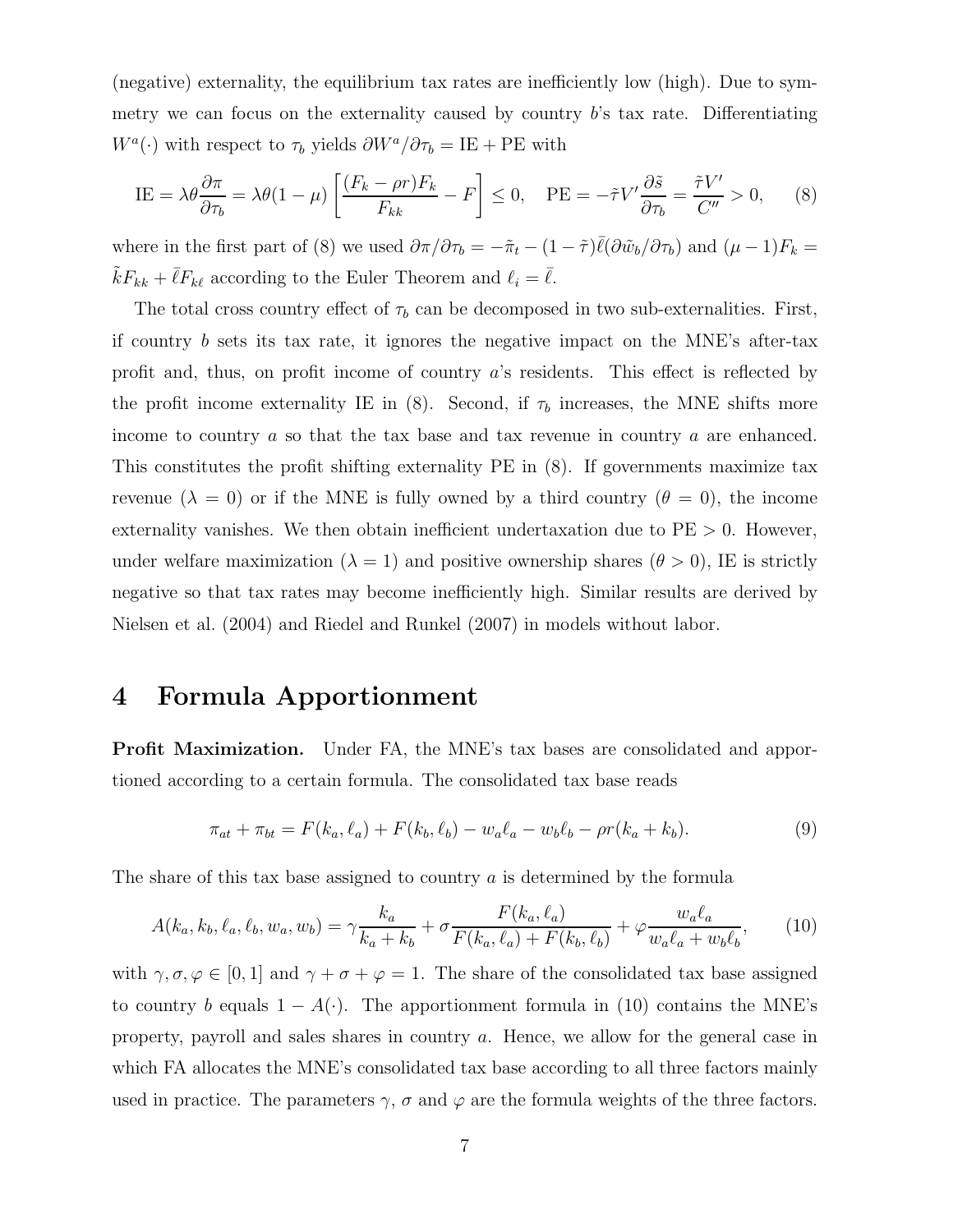The tax burden of the MNE in country a and b reads  $\tau_a A(\cdot)(\pi_{at} + \pi_{bt})$  and  $\tau_b[1 A(\cdot)|(\pi_{at} + \pi_{bt})$ , respectively. The MNE's after-tax profit can then be written as

$$
\pi = (1 - \bar{\tau})(\pi_{at} + \pi_{bt}) - r(1 - \rho)(k_a + k_b) - C(s), \tag{11}
$$

where  $\bar{\tau} = \tau_b + (\tau_a - \tau_b)A(k_a, k_b, \ell_a, \ell_b, w_a, w_b)$  is the effective tax rate the MNE faces under FA. The MNE maximizes (11) with respect to investment, labor demand and profit shifting taking into account (9), (10) and the definition of  $\bar{\tau}$ . As tax bases are consolidated, the MNE cannot reduce its tax liability by profit shifting. Independent of the tax rates, it therefore chooses zero shifting in order to minimize the concealment cost, i.e.  $\hat{s} = 0$ where the hat indicates the solution under FA. Profit-maximizing investment and labor demand are determined by the first-order conditions

$$
(1 - \bar{\tau})[F_k(\hat{k}_i, \hat{\ell}_i) - \rho r] - r(1 - \rho) - (\tau_a - \tau_b)A_{k_i}(\cdot)(\pi_{at} + \pi_{bt}) = 0,
$$
\n(12)

$$
(1 - \bar{\tau})[F_{\ell}(\hat{k}_i, \hat{\ell}_i) - w_i] - (\tau_a - \tau_b)A_{\ell_i}(\cdot)(\pi_{at} + \pi_{bt}) = 0,
$$
\n(13)

for  $i \in \{a, b\}$ . There are two differences between (12) and (13), on the one hand, and the corresponding conditions under SA in (3), on the other hand. First, the after-tax marginal return to investment is not computed with the national tax rate  $\tau_i$  but with the effective tax rate  $\bar{\tau}$  since under FA the latter applies to all profit earned. Second, the terms in (12) and (13) containing derivatives of the apportionment formula do not emerge under SA. These terms reflect the MNE's formula manipulation incentive, i.e. the incentive to invest more and demand more labor in the low-tax country than in the high-tax country in order to increase the share of the consolidated profit assigned to the low-tax country. In doing so, the MNE reduces the effective tax rate and the overall tax burden.

Analogous to SA, the labor market clears so that  $\hat{\ell}_i$  in (12) and (13) can be replaced by  $\bar{\ell}$  and  $w_i$  can be treated as endogenous. Our focus is again on a symmetric situation with both countries imposing the same tax rate  $\tau_a = \tau_b =: \tau$ . We obtain the same symmetry properties as under SA except for replacing the tildes by hats. In addition, symmetry implies  $A(\cdot) = 1 - A(\cdot) = 1/2$ ,  $\bar{\tau} = \tau$  and

$$
A_{k_a} = -A_{k_b} = \frac{\gamma}{4\hat{k}} + \frac{\sigma F_k}{4F}, \quad A_{\ell_a} = -A_{\ell_b} = \frac{\varphi}{4\bar{\ell}} + \frac{\sigma F_{\ell}}{4F}, \quad A_{w_a} = -A_{w_b} = \frac{\varphi}{4\hat{w}}.
$$
 (14)

A comparative static analysis of (12) and (13) yields

$$
\frac{\partial \hat{k}_i}{\partial \tau_i} = \frac{1}{2(1-\tau)F_{kk}} \left[ F_k - \rho r + \hat{\pi}_t \left( \frac{\gamma}{\hat{k}} + \frac{\sigma F_k}{F} \right) \right], \quad i \in \{a, b\},\tag{15}
$$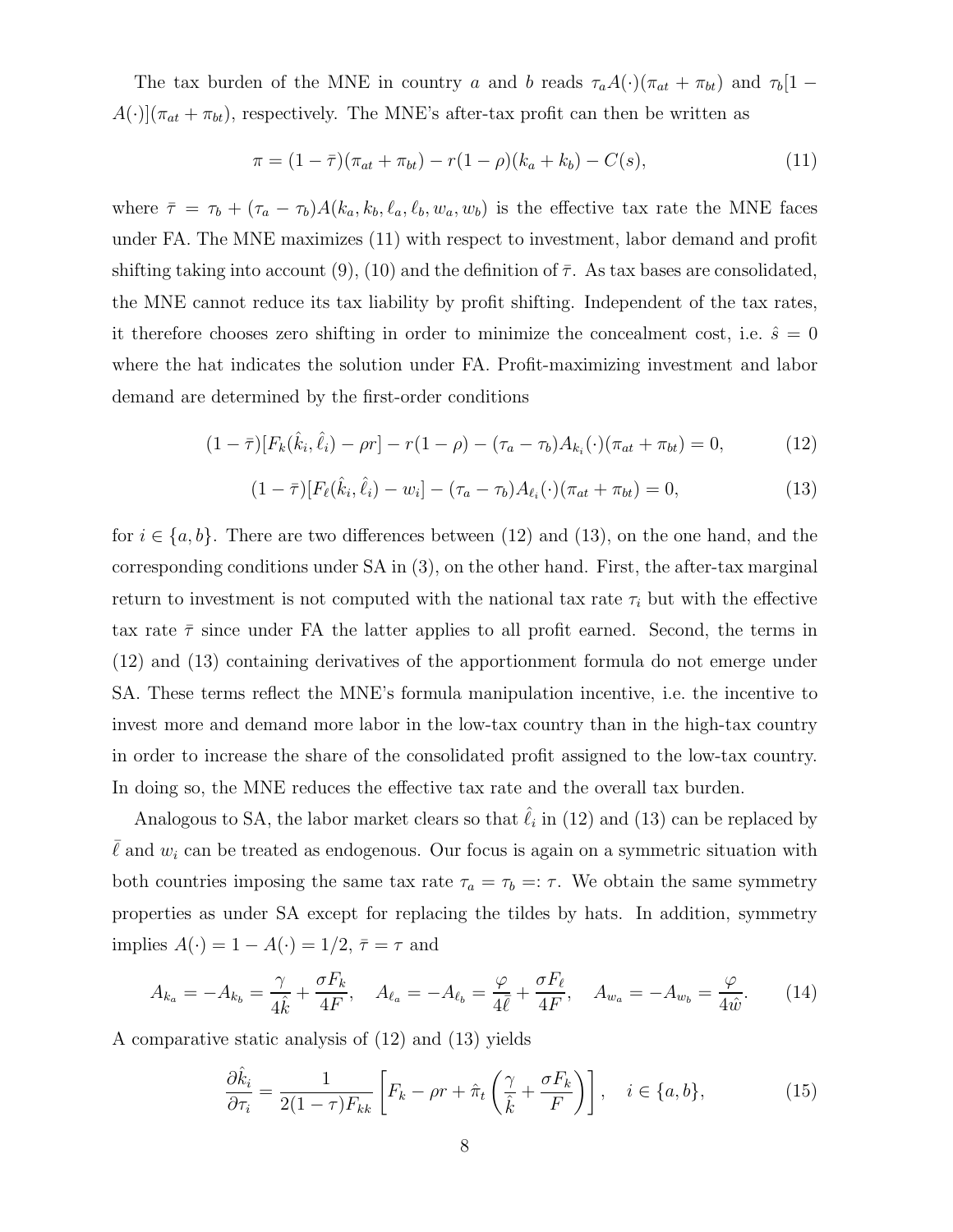$$
\frac{\partial \hat{k}_j}{\partial \tau_i} = \frac{1}{2(1-\tau)F_{kk}} \left[ F_k - \rho r - \hat{\pi}_t \left( \frac{\gamma}{\hat{k}} + \frac{\sigma F_k}{F} \right) \right], \quad i, j \in \{a, b\}, \ i \neq j,
$$
 (16)

$$
\frac{\partial \hat{w}_i}{\partial \tau_i} = -\frac{\hat{\pi}_t}{2(1-\tau)} \left( \frac{\varphi}{\bar{\ell}} + \frac{\sigma F_\ell}{F} \right) + F_{k\ell} \frac{\partial \hat{k}_i}{\partial \tau_i}, \quad i \in \{a, b\},\tag{17}
$$

$$
\frac{\partial \hat{w}_j}{\partial \tau_i} = \frac{\hat{\pi}_t}{2(1-\tau)} \left( \frac{\varphi}{\bar{\ell}} + \frac{\sigma F_\ell}{F} \right) + F_{k\ell} \frac{\partial \hat{k}_j}{\partial \tau_i}, \quad i, j \in \{a, b\}, \ i \neq j,
$$
\n(18)

$$
\frac{\partial(\hat{k}_a + \hat{k}_b)}{\partial \tau_i} = \frac{F_k - \rho r}{(1 - \tau)F_{kk}}, \quad \frac{\partial(\hat{w}_a + \hat{w}_b)}{\partial \tau_i} = \frac{(F_k - \rho r)F_{k\ell}}{(1 - \tau)F_{kk}}, \quad i \in \{a, b\}.
$$
 (19)

Similar to SA,  $(15)$  implies that a tax rate increase in country i has a negative impact on investment in country i. As explained above, however, under FA the MNE faces the effective instead of the national tax rate and has an incentive to manipulate the formula. This is the reason why the effect on country i's wage rate in (17) not only depends on the cross derivative of the production function, but also on the formula weights. Moreover, the increase in  $\tau_i$  now affects investment and the wage rate in country  $j \neq i$ , as shown by (16) and (18). The signs of these effects depend on the formula weights and the properties of the production function. Finally, (19) states that the effect on total investment is negative whereas the effect on total payroll is negative (positive) if  $F_{k\ell}$  is positive (negative). Both effects do not depend on the formula weights and, thus, are the same as under SA.

Tax Competition. We are now in the position to analyze the tax competition game under FA. Welfare in country a can be written as  $W^a(\tau_a, \tau_b) = \lambda (r\bar{k} + \hat{w}_a \bar{\ell} + \theta \pi) +$  $V[\tau_aA(\cdot)(\tau_{at} + \tau_{bt})]$ . The term for country b's welfare is analogous. The tax rates in the Nash equilibrium of the tax competition game are determined by  $\partial W^i(\cdot)/\partial \tau_i = 0$  for  $i \in$  ${a, b}$ . We again restrict attention to a symmetric equilibrium with  $\tau_a = \tau_b = \overline{\tau} =: \hat{\tau}$  and figure out the efficiency properties of the tax rates by investigating the fiscal externalities. Differentiating  $W^a(\cdot)$  with respect to  $\tau_b$  and using symmetry yields  $\partial W^a/\partial \tau_b = \text{IE} + \text{WE} + \text{IE}$ TE + FE where IE is the same as in (8), WE =  $\lambda \bar{\ell} (\partial \hat{w}_a / \partial \tau_b)$  and

$$
TE = \frac{\hat{\tau}V'(\cdot)}{2} \frac{\partial(\pi_{at} + \pi_{bt})}{\partial \tau_b} = \frac{\hat{\tau}V'(\cdot)}{2} \left[ (F_k - \rho r) \frac{\partial(\hat{k}_a + \hat{k}_b)}{\partial \tau_b} - \bar{\ell} \frac{\partial(\hat{w}_a + \hat{w}_b)}{\partial \tau_b} \right]
$$

$$
= \frac{\hat{\tau}V'(\cdot)(F_k - \rho r)(F_k - \rho r - \bar{\ell}F_{k\ell})}{2(1 - \hat{\tau})F_{kk}},
$$

$$
FE = 2\hat{\tau}\hat{\pi}_tV'(\cdot) \frac{\partial A(\cdot)}{\partial \tau_b} = 2\hat{\tau}\hat{\pi}_tV'(\cdot) \left[ A_{k_a} \frac{\partial(\hat{k}_a - \hat{k}_b)}{\partial \tau_b} + A_{w_a} \frac{\partial(\hat{w}_a - \hat{w}_b)}{\partial \tau_b} \right]
$$
(20)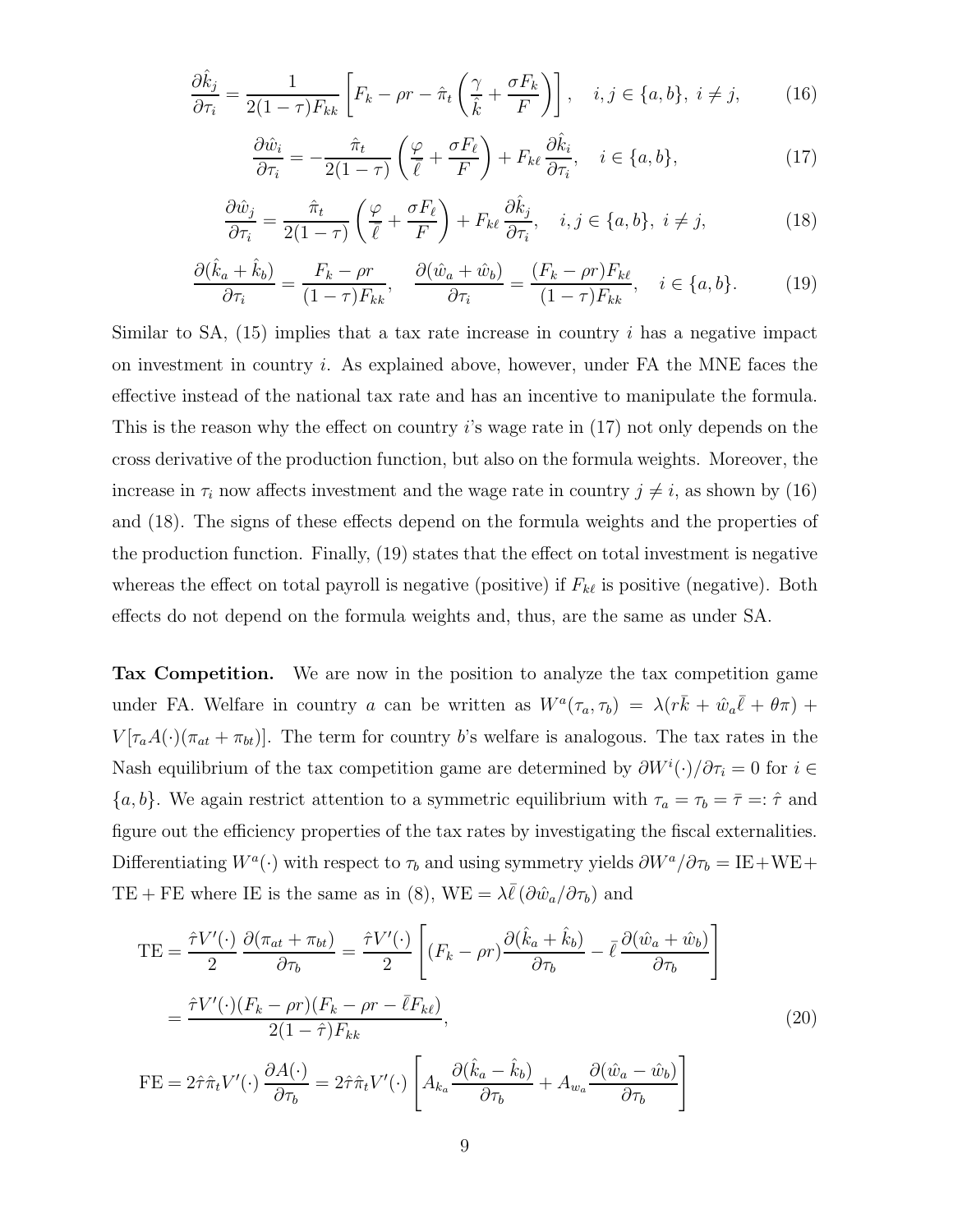$$
= \frac{\hat{\tau}\hat{\pi}_t^2 V'(\cdot)}{2(1-\hat{\tau})F_{kk}} \left\{ \frac{\varphi}{F_\ell} \left[ F_{kk} \left( \frac{\varphi}{\bar{\ell}} + \frac{\sigma F_\ell}{F} \right) - F_{k\ell} \left( \frac{\gamma}{\hat{k}} + \frac{\sigma F_k}{F} \right) \right] - \left( \frac{\gamma}{\hat{k}} + \frac{\sigma F_k}{F} \right)^2 \right\}.
$$
 (21)

FA eliminates profit shifting and the corresponding externality PE. But the profit income externality IE is maintained and three new externalities emerge. First, if country b changes its tax rate, the MNE's labor demand and wage rate in country  $a$  are altered. This effect causes the wage income externality WE. The sign of WE can be shown to depend on the formula weights and the properties of the production function. Second, an increase in country b's tax rate raises the MNE's effective tax rate and thereby gives the MNE the incentive to reduce aggregate investment and to change total payroll (confer (19)). Both effects change the consolidated tax base and, thus, tax revenue and welfare in country a. We obtain the tax base externality TE defined in (20). In general, the sign of TE is ambiguous because the reduction in total investment lowers the consolidated tax base, whereas the effect on payroll may go into the opposite direction. We will see below that the properties of the production function are decisive for the relative magnitude of the two effects. Finally, the formula externality FE in (21) is based on the MNE's formula manipulation incentive. If country  $b$  increases its tax rate, the MNE will raise investment in a relatively to investment in  $b$  since this gives the increased tax rate of country  $b$  a lower weight in the effective tax rate. Depending on  $F_{k\ell}$ , a similar effect holds with respect to labor demand and the wage rates. As consequence, the share of the MNE's consolidated profit assigned to country a and, thus, tax revenue and welfare in country a change.

IE is non positive due to (8). FE will turn out to be always positive. Unfortunately, the signs of the other externalities and of the sum of all externalities are ambiguous. But in the following we investigate certain specifications of our model in order to gain some basic insights into the efficiency properties of the equilibrium tax rates under FA.

A Benchmark Case. We start by assuming that governments maximize tax revenue instead of welfare  $(\lambda = 0)$ . There are several good reasons to consider this special case. The assumption of revenue maximization has frequently been used by previous studies on tax competition since it approximates the behavior of a Leviathan government which is often seen to be more realistic than welfare maximization (see e.g. the survey of Wilson, 1999). Haufler (2007) supports this line of reasoning in the context of corporate income taxation. He argues that the revenue from corporate taxes more and more falls short of the revenue from other taxes, and that the general public regards this development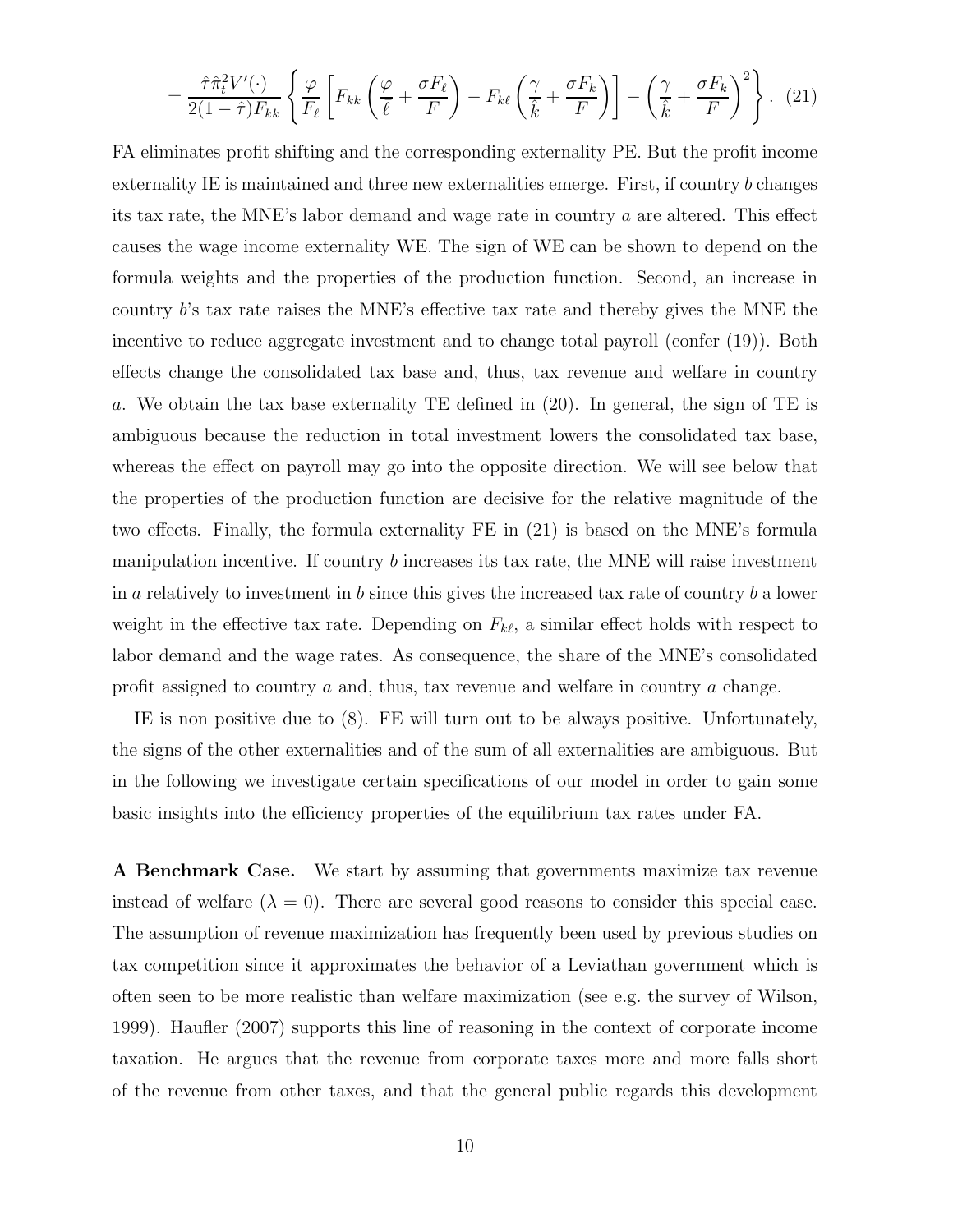as unfair so that politicians mainly aim at stabilizing or maximizing the revenue from corporate taxes. Moreover, restricting attention to revenue maximization helps focusing on the externalities that are directly caused by the tax rules of SA and FA, namely the profit shifting, tax base and formula externalities. Finally, it may be argued that income externalities are better addressed by other policy instruments than corporate taxation.

The benchmark case proceeds on two further assumptions. We follow most previous studies referred to in the Introduction and suppose the user cost of capital is not deductible at all  $(\rho = 0)$ . Moreover, the production function is Cobb-Douglas so that  $F(k_i, \ell_i) = k_i^{\alpha} \ell_i^{\beta}$ i with  $\alpha, \beta \in ]0,1[$  and  $\alpha + \beta < 1$ . Using all these assumptions yields IE = WE = 0. Summing (20) and (21) and, for notational convenience, defining  $\vartheta := \hat{\tau}(1-\beta)FV'/[2(1-\beta)FV'/[2(1-\beta)FV']$  $\alpha$ (1 –  $\hat{\tau}$ ), we can write the total externality under FA as

$$
\left. \frac{\partial W^a}{\partial \tau_b} \right|_{(1,0,0)} = \vartheta \, \frac{1 - \alpha^2 - \beta}{\alpha}, \quad \left. \frac{\partial W^a}{\partial \tau_b} \right|_{(0,0,1)} = \vartheta \, \frac{1 - \alpha - \beta}{\beta}, \quad \left. \frac{\partial W^a}{\partial \tau_b} \right|_{(0,1,0)} = -\vartheta \alpha \beta, \quad (22)
$$

where  $(\partial W^a/\partial \tau_b)|_{(\gamma,\sigma,\varphi)}$  denotes the fiscal externality when the formula uses the weights  $(\gamma, \sigma, \varphi)$ . Equation (22),  $\alpha, \beta \in ]0,1[$  and  $\alpha + \beta < 1$  immediately imply

**Proposition 1.** Suppose governments maximize tax revenue  $(\lambda = 0)$  and capital cost is not deductible  $(\rho = 0)$ . Furthermore, suppose  $F(k_i, \ell_i) = k_i^{\alpha} \ell_i^{\beta}$  with  $\alpha, \beta \in ]0,1[$  and  $\alpha + \beta < 1$ . Then the equilibrium tax rate  $\hat{\tau}$  under FA is inefficiently low for  $(\gamma, \sigma, \varphi) =$  $(1,0,0)$  and  $(\gamma,\sigma,\varphi)=(0,0,1)$ . It is inefficiently high if  $(\gamma,\sigma,\varphi)=(0,1,0)$ .

The intuition of Proposition 1 is as follows. Under tax revenue maximization, the profit income externality IE and the wage income externality WE disappear and only the tax base externality TE and the formula externality FE remain. Under the conditions of Proposition 1, it is straightforward to show that TE is negative while FE is positive. If now the consolidated profit of the MNE is apportioned according to property or payroll shares, the MNE's incentive to manipulate the formula is quite strong since apportionment is targeted directly at the production factors. As a consequence, FE outweighs TE and the tax rate is inefficiently low. In contrast, if apportionment uses the sales share, it will be directed at the production factors only *indirectly*, namely via the production function. The fixed production factor now makes the difference to the property and payroll formulas. The larger the fixed factor's production share, the lower is the sum  $\alpha + \beta$  of the variable factors' production shares and the less sensitive reacts sales to changes in these variable inputs. Under the sales formula, manipulating the formula is therefore more difficult than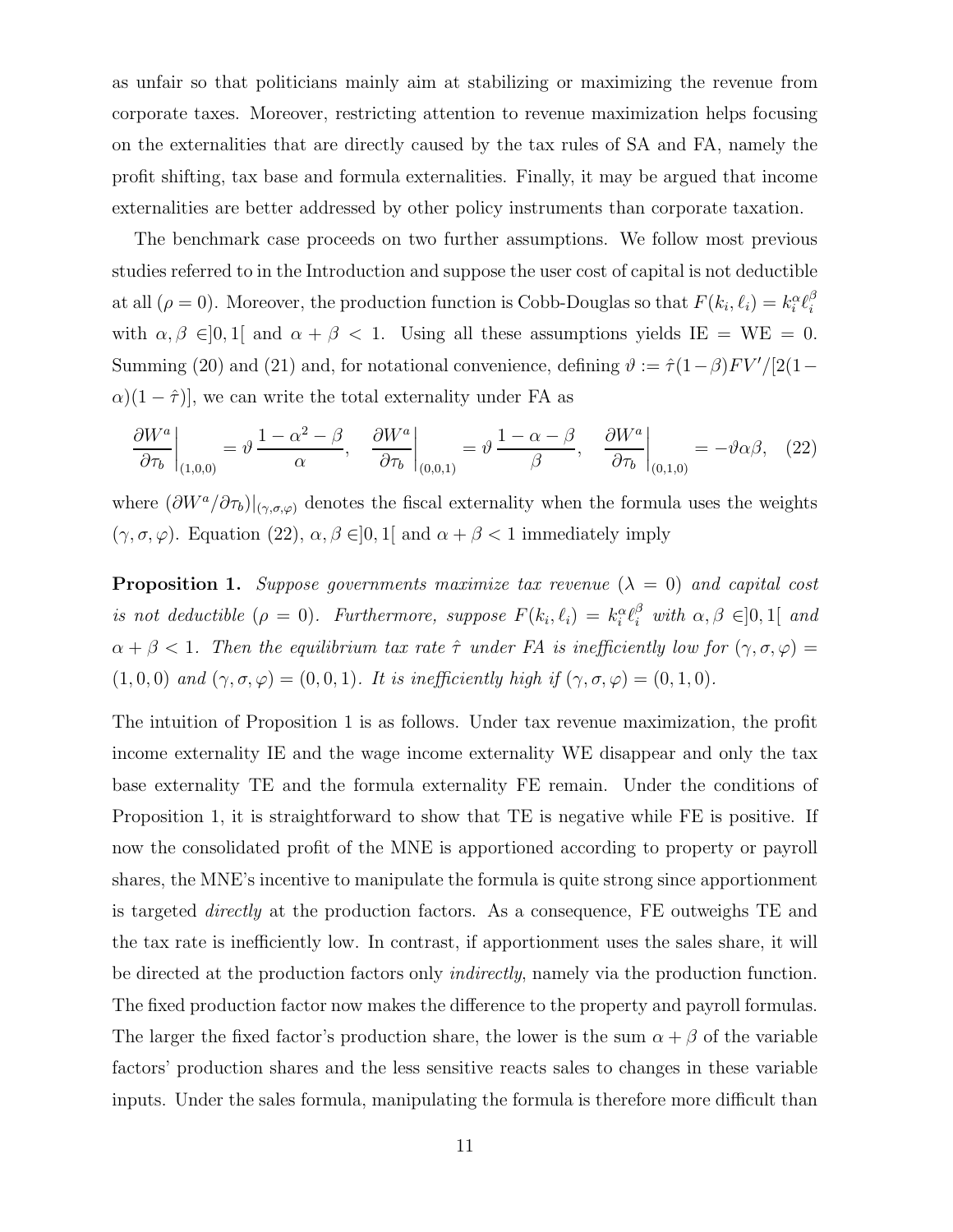under the other formulas. FE is then relatively weak and overcompensated by TE leading to inefficiently high tax rates.

This line of reasoning provides a possible microfoundation of the sales factor in the apportionment formula. As already stated in the Introduction, corporate income taxation is often understood as a tax on the return to capital implying that FA should employ the property share only. However, the results in Proposition 1 suggest that combining the property/payroll factor with the sales factor mixes up the positive externality under the property/payroll formula with the negative externality under the sales formula. We then come closer to the efficient tax policy characterized by a zero fiscal externality. Hence, even though FA creates its own distortions, it is superior to SA since the central authority (e.g. the European Commission) can use the formula in order to internalize the fiscal externalities. Such an instrument is not available under SA. The policy implication is that the European Union should adopt FA with a sales apportionment factor. Moreover, this argument may be viewed as an economic justification of the widespread use of the sales factor in many real-world FA tax systems.

To further illustrate this point, consider the following example. For illustrative purpose suppose  $\gamma = 0$  so that  $\varphi = 1 - \sigma$ . Inserting this together with the assumptions made in Proposition 1 into (20) and (21) and fixing the production share of labor at the empirically relevant value of  $\beta = 2/3$  (e.g. Ortigueira and Santos, 1997, Steger, 2005), we can solve for the optimal  $\sigma$  that solves  $\partial W^a/\partial \tau_b = FE + TE = 0$ . Plotting this against the production share of the fixed factor,  $\varepsilon := 1 - \mu = 1 - \alpha - \beta \in ]0, 1/3[$ , yields the following figure.

#### Figure 1 here

Figure 1 confirms our above intuition and highlights the important role the fixed production factor plays for the validity of our argument. As long as the production share of the fixed production factor is positive  $(\varepsilon > 0)$ , the optimal formula weight on sales is positive, too  $(\sigma > 0)$ . If the fixed factor becomes negligible  $(\varepsilon \to 0)$ , in contrast, the optimal formula does not contain a sales factor  $(\sigma \to 0)$ . Hence, we need the fixed production factor and, thus, positive pure profit for our argument in favor of the sales apportionment factor. As argued above, however, there are good reasons to suppose a fixed production factor in the context of corporate income taxation as this factor causes economic rents that the governments try to absorb with their tax policy.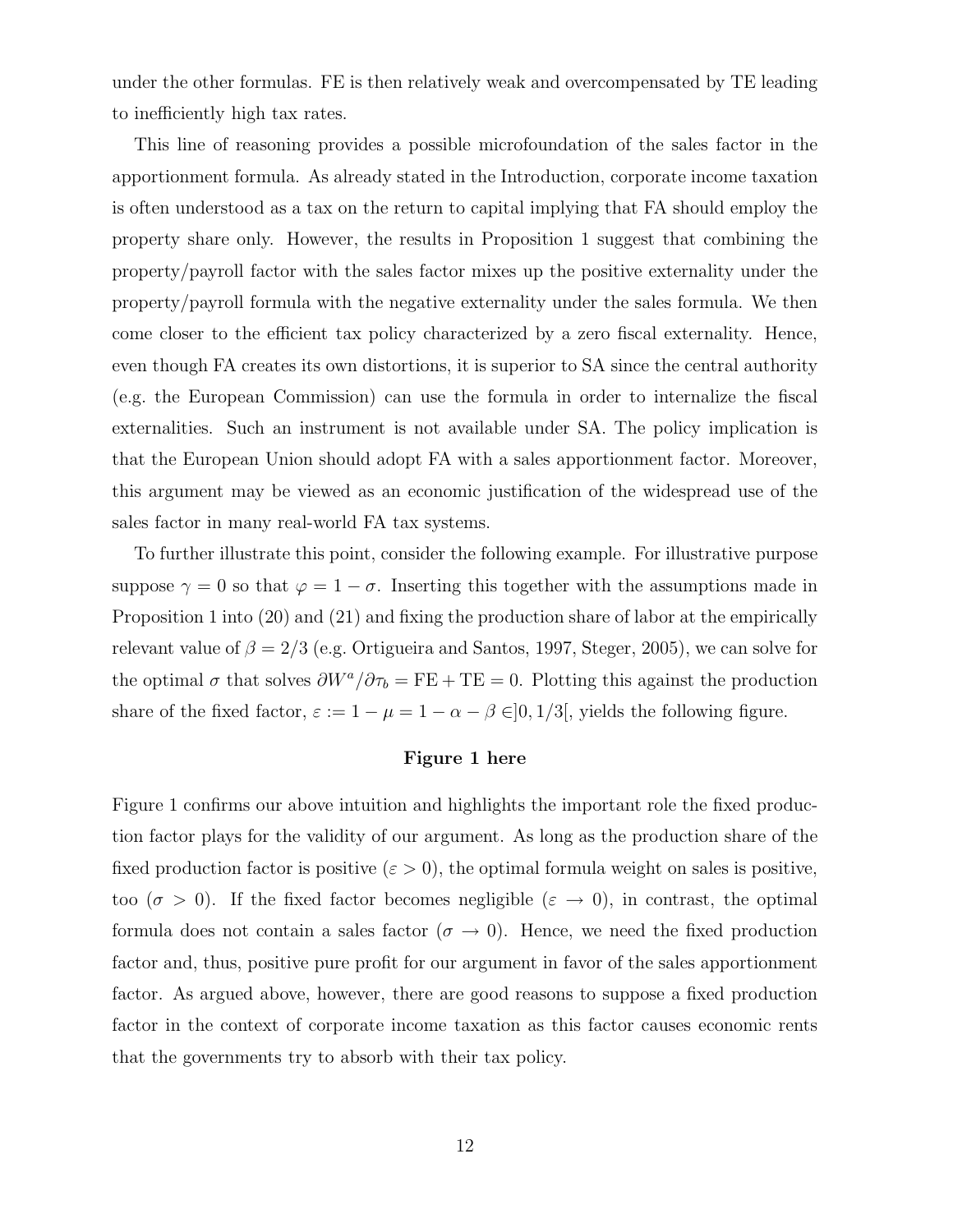A More General Production Function. Some authors argue that the Cobb-Douglas production function fits empirical data poorly (e.g. Duffy and Papageorgio, 2000). For that reason we now analyze how the above insights change if we turn to the more general CES function  $F(k_i, \ell_i) = [\delta k_i^{\nu} + (1 - \delta) \ell_i^{\nu}]^{\frac{\mu}{\nu}}$  with  $\delta \in ]0,1[$ ,  $\mu \in ]0,1[$  and  $\nu \leq 1$ . The parameter  $\nu$  is positively correlated with the elasticity of substitution between capital and labor by the formula  $\eta := 1/(1 - \nu)$ . Hence, the higher  $\nu$  the higher is the substitution elasticity. For  $\nu = 1$  ( $\nu \rightarrow -\infty$ ) capital and labor are perfect substitutes (complements).

For notational convenience define  $K := \delta \hat{k}^{\nu}$ ,  $L = (1 - \delta) \bar{\ell}^{\nu}$  and  $Z := K + L$ . The CES function and its derivatives can then be written as  $F = Z^{\frac{\mu}{\nu}}$ ,  $F_k = \mu K Z^{\frac{\mu}{\nu}-1}/\hat{k}$ ,  $F_{\ell} = \mu L Z^{\frac{\mu}{\nu}-1}/\bar{\ell}, F_{kk} = -\mu [(1-\mu)K + (1-\nu)L]K Z^{\frac{\mu}{\nu}-2}/\hat{k}^{2}$  and  $F_{k\ell} = \mu(\mu-\nu)K L Z^{\frac{\mu}{\nu}-2}/\hat{k}\bar{\ell}$ . An increase in the substitution elasticity (an increase in  $\nu$ ) therefore reduces  $F_{k\ell}$  from a positive value (for  $\nu < \mu$ ) to a negative value (for  $\nu = 1$ ) since the higher degree of substitution makes it more likely that an increase in labor reduces the marginal return to capital. A higher substitution elasticity also weakens the impact of capital on its own marginal return so that an increase in  $\nu$  reduces the absolute value of  $F_{kk}$ . These relations are important to understand the intuition of the results derived below.

We stick to the case with no deductibility of capital cost  $(\rho = 0)$  and tax revenue maximization ( $\lambda = 0$ ) so that the profit and labor income externalities (IE and WE) are still absent. Inserting these assumptions together with the CES specification into (20) and, for notational convenience, defining  $\Psi := \hat{\tau} \mu K V' Z^{\frac{\mu}{\nu}-1}/[2(1-\hat{\tau})] > 0$  yields

$$
TE = -\Psi \frac{K + (1 - \mu + \nu)L}{(1 - \mu)K + (1 - \nu)L}.
$$
\n(23)

Equation (23) shows that a reduction in the substitution elasticity ( $\nu$  declines) increases the tax base externality from an initially negative value (for  $\nu = 1$ ) to a positive value (for  $\nu \to -\infty$ ). To understand the intuition of this result, consider the effects of an increase in country b's tax rate. Remember from (19) that for all  $\nu$  the MNE reduces its total investment, that is  $\partial (k_a + k_b)/\partial \tau_b < 0$ . Moreover, if capital and labor are strong substitutes in the sense that  $\nu > \mu$ , then  $F_{k\ell}$  is negative and the reduction in investment induces the MNE to demand more labor which drives up payroll, i.e.  $\partial (w_a + w_b)/\partial \tau_b > 0$ according to (19). In this case, the reduction of total investment and the increase in payroll reduce the MNE's consolidated tax base and TE is unambiguously negative. But this argument may be reversed if capital and labor are complements so that  $\nu < \mu$ . We then obtain  $F_{k\ell} > 0$  and total payroll falls upon an increase of  $\tau_b$ . This effect counteracts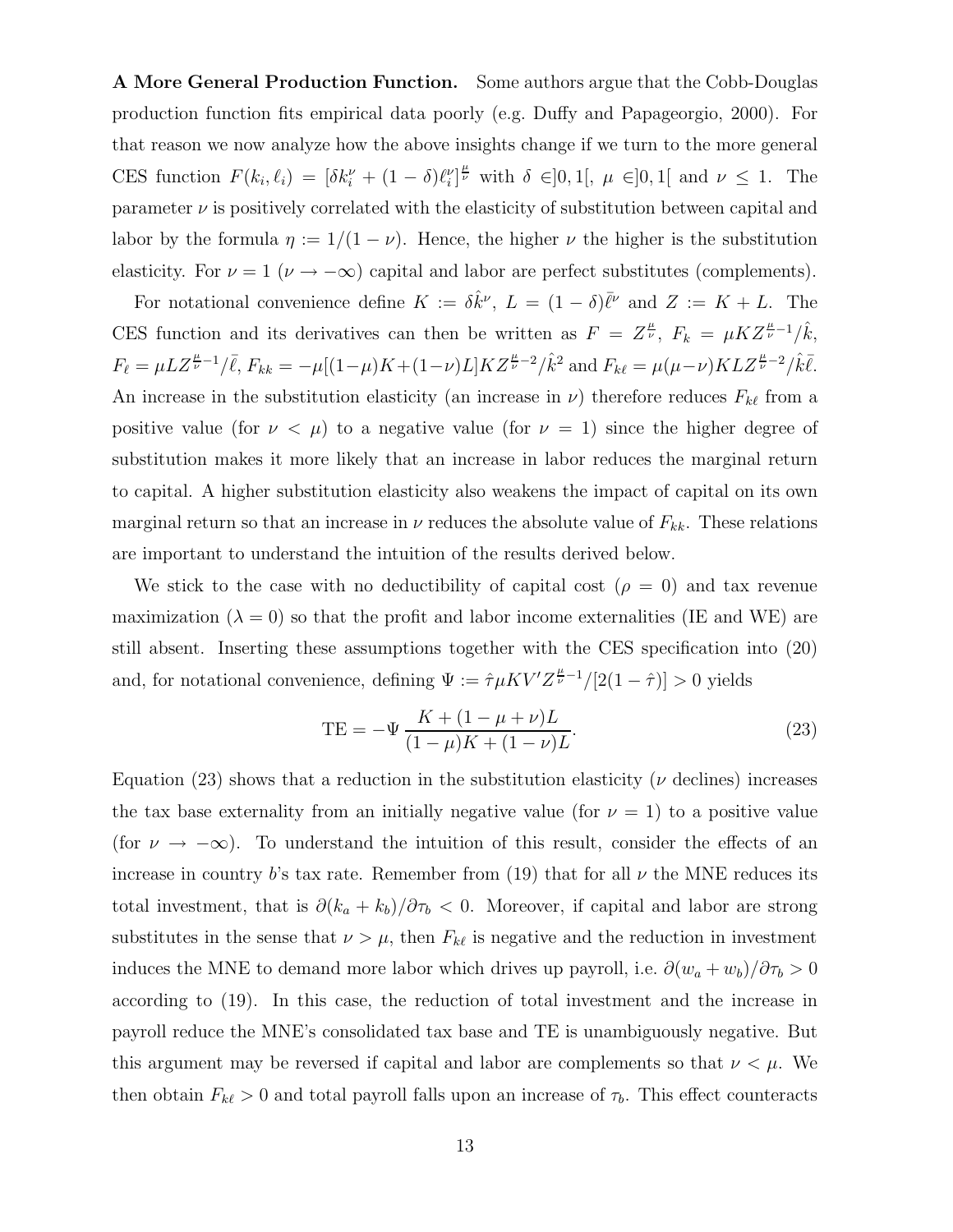the decline in total investment and TE becomes positive for sufficiently low  $\nu$ <sup>5</sup>

Consider next the formula externality FE. Inserting  $\rho = 0$  and the CES specification into (21) and defining  $\Psi_{\gamma} := \hat{\tau} V' Z^{\frac{\mu}{\nu}} / [2\mu(1-\hat{\tau})K] > 0$ ,  $\Psi_{\sigma} := \hat{\tau} \mu K V' Z^{\frac{\mu}{\nu}-2} / [2(1-\hat{\tau})] > 0$ and  $\Psi_{\varphi} := \hat{\tau} V' Z^{\frac{\mu}{\nu}-1}/[2\mu(1-\hat{\tau})L] > 0$ , we obtain

$$
F E|_{(1,0,0)} = \Psi_{\gamma} \frac{[K + (1 - \mu)L]^2}{(1 - \mu)K + (1 - \nu)L}, \quad F E|_{(0,1,0)} = \Psi_{\sigma} \frac{[K + (1 - \mu)L]^2}{(1 - \mu)K + (1 - \nu)L}, \quad (24)
$$

$$
FE|_{(0,0,1)} = \Psi_{\varphi} \left[ K + (1 - \mu)L \right]^2.
$$
 (25)

According to (24) and (25), the formula externality FE is always positive. Moreover, while FE is increasing in the substitution elasticity under the property and the sales formula,  $\nu$  does not directly influence FE when apportionment is done purely by payroll. The intuition for this result is as follows. Under the property or payroll formula ( $\gamma = 1$  or  $\sigma = 1$ , we have  $A_{k_a} > 0$  and  $A_{w_a} = 0$  due to (14). Hence, the impact of country b's tax rate on the investment levels enters FE directly by the term  $\partial (\hat{k}_a - \hat{k}_b)/\partial \tau_b$  (confer (21)). If now the substitution elasticity increases ( $\nu$  increases), we know from above that the absolute value of  $F_{kk}$  declines. Due to (15) and (16), this raises the sensibility of the MNE's investment with respect to tax rates. Put differently, it becomes easier for the MNE to manipulate the formula and the formula externality FE goes up. In contrast, under the payroll formula we have  $\gamma = \sigma = 0$ ,  $A_{k_a} = 0$  and  $A_{w_a} > 0$ , so neither  $\partial (\hat{k}_a - \hat{k}_b)/\partial \tau_b$  nor  $F_{kk}$  enters FE. This means that the increase in  $\nu$  and the corresponding decline in  $|F_{kk}|$ do not affect the MNE's ability to manipulate the formula and the magnitude of FE.

With this information, we can prove (see Appendix)

**Proposition 2.** Suppose governments maximize tax revenue  $(\lambda = 0)$  and capital cost is not deductible  $(\rho = 0)$ . Furthermore, suppose  $F(k_i, \ell_i) = [\delta k_i^{\nu} + (1 - \delta)\ell_i^{\nu}]^{\frac{\mu}{\nu}}$  with  $\delta \in ]0,1[$ ,  $\mu \in ]0,1[$  and  $\nu \leq 1$ . Then the equilibrium tax rate  $\hat{\tau}$  under FA is inefficiently low for  $(\gamma, \sigma, \varphi) = (1, 0, 0)$ . It is inefficiently low for  $(\gamma, \sigma, \varphi) = (0, 0, 1)$  if  $\nu \leq (2\mu^2 - 5\mu + 1)$  $3)/(\mu^2 - 2\mu + 2)$ . It is inefficiently high for  $(\gamma, \sigma, \varphi) = (0, 1, 0)$  if  $\nu \ge \mu(\mu - 1)$ .

Proposition 2 derives sufficient conditions for the insights derived in Proposition 1 to be true also under the more general CES production technology. The relevant parameter constellations are illustrated in Figure 2.

#### Figure 2 here

<sup>&</sup>lt;sup>5</sup>As  $F_{kk}$  affects both total investment and payroll, the effect of  $\nu$  on  $F_{kk}$  is immaterial for this intuition.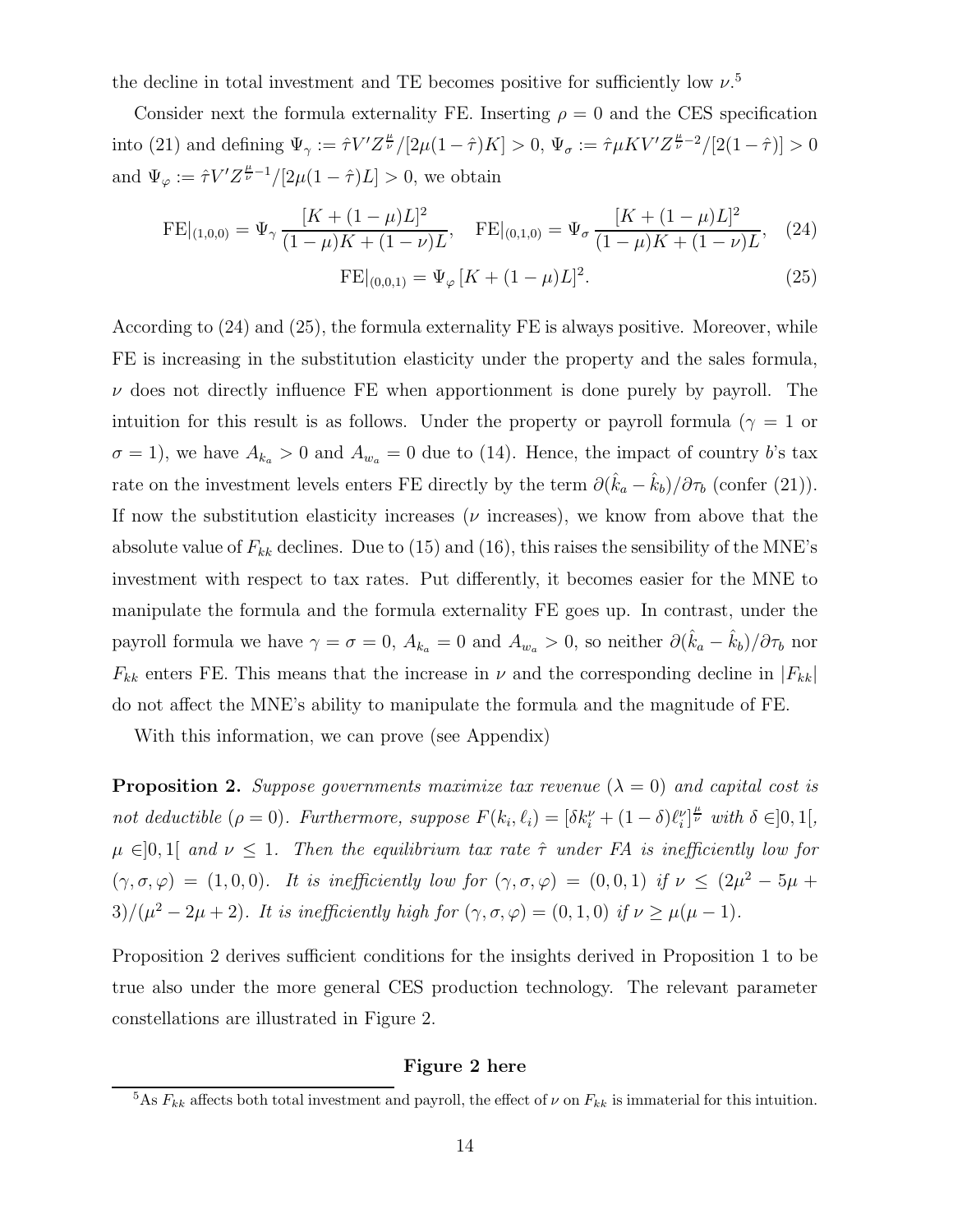All  $(\mu, \nu)$  within the area enclosed by the *v*-axis, the two plotted curves and the dashed curve at  $\nu = 1$  satisfy the conditions of Proposition 2. For these parameter constellations the sum of the tax base and formula externalities is positive under the property or payroll formula, but negative under the sales formula. As consequence, the argument in favor of the sales formula that we derived in the previous paragraph still holds.

We may therefore conclude that the rationale for the sales factor can be generalized to a wide range of parameter values under the more general CES function. However, Proposition 2 also reveals that the elasticity of substitution between capital and labor plays an important role for the validity of the result. For intermediate values of  $\nu$  the result holds. But if the substitution elasticity is (a) relatively low  $(\nu < \mu(\mu-1))$  or (b) relatively high combined with an unimportant fixed factor  $(\nu > (2\mu^2 - 5\mu + 3)/(\mu^2 - 2\mu + 2))$ , we cannot necessarily preserve the argument in favor of the sales factor. Intuitively, the problem in case (a) is that the sum of the tax base and formula externalities,  $FE + TE$ , may be positive under the sales formula. The reason is that TE is decreasing in  $\nu$  as known from the discussion of (23). Hence, when capital and labor become more and more complements ( $\nu$  falls), TE increases above zero and the sum of FE and TE becomes positive even under the sales formula. The problem in case (b) is that  $FE + TE$  may be negative under the payroll formula. The intuition follows from our discussion of  $(23)$  – (25). An increase in the substitution elasticity makes the tax base externality TE more negative. For the capital and sales formulas this effect is compensated by the increase in the formula externality FE. But for the payroll formula, FE is virtually independent of  $\nu$ so that the sum  $FE + TE$  declines and may even fall below zero.

Proposition 2 and Figure 2 also confirm the important role of the fixed factor which we already identified in the previous paragraph. The locus  $\mu = 1$  does not lie in the set of all  $(\mu, \nu)$  that ensure a positive externality under the property and payroll formula and a negative externality under the sales formula. Hence, without the fixed factor  $(\mu \rightarrow 1)$ the argument in favor of the sales formula may not be true.

## 5 An Empirical Calibration to EU-15

The main contribution of the previous section was to present a microfoundation of the sales factor. Strictly speaking, however, it also turned out that the validity of this foundation in the end is an empirical question since it depends on the fixed production factor and the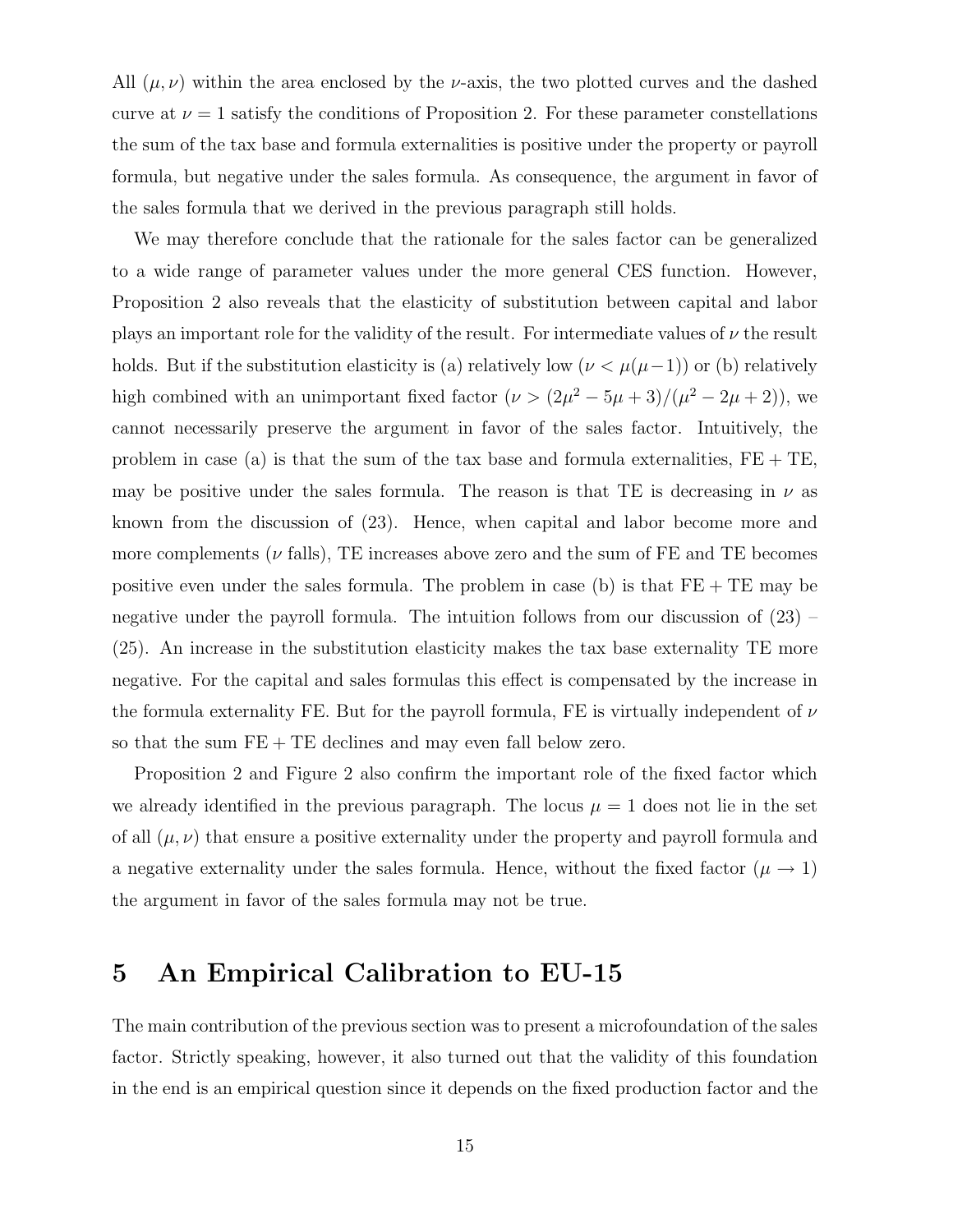substitution elasticity between capital and labor. Moreover, even though we thoroughly motivated the case of tax revenue maximization, one might want to know whether the results change when governments maximize welfare. In this case, the profit and wage income externalities are present and may destroy our above conclusion. In addition, the assumption of no deductibility of capital cost was made for tractability reasons, but it is only a rough approximation for the properties of real-world tax systems. Allowing deductibility may affect the magnitude of the externalities derived and may therefore affect the results. Finally, when we generalize the model it is no longer clear whether the formula can be used to fully internalize the fiscal externalities. It then arises the question whether FA is still superior to SA. In order to answer all these questions we now empirically calibrate the model to the EU-15.

We retain the assumption of CES production technologies. A complete empirical estimation of this functional specification is given by Duffy and Papageorgiou (2000). They find  $\mu \approx 0.97$ ,  $\nu \approx 0.45$  and  $\delta \approx 0.23$ . Note that by setting  $\mu$  close to unity we choose quite unfavorable conditions for our theoretical results to remain true. The deductibility parameter  $\rho$  and the user cost r are determined by the same method as in Riedel and Runkel (2007). We distinguish between the deductibility of debt financing cost and depreciation allowances. The MNE finances a share  $\rho_{\mu}$  of its activities by debt and the interest rate is  $\iota$ . In the long-run, depreciation is 100% while we assume a share of  $\rho_{\xi}$  to be tax deductible. Our model reflects both reasons of deductibility if we set  $\rho r = \rho_t t + \rho_{\xi}$ and  $(1 - \rho)r = (1 - \rho_t)\ell + 1 - \rho_\xi$ . Desai et al. (2004) show  $\rho_t \approx 0.4$  and Devereux et al. (2002) estimate  $\rho_{\xi} \approx 0.7$ . Setting  $\iota = 0.05$  then implies  $\rho \approx 0.68$  and  $r \approx 1.05$ .

With respect to the welfare function we follow Nielsen et al. (2004) and choose a linear specification  $U(c_i, g_i) = c_i + \psi g_i$  with  $\psi > 1$ . The parameter  $\psi$  can be interpreted as the marginal cost of public funds. It is empirically estimated by Kleven and Kreiner (2007). We use the lower bound of the range identified by the authors and set  $\psi = 1.3$ . The MNE is assumed to be fully owned by the residents of the two countries, thereby implying  $\theta = 0.5$ . The concealment cost function is  $C(s) = \frac{qs^2}{2}$  with  $q > 0$ . The parameter q together with the fixed labor supply  $\bar{\ell}$  is used to calibrate the model to EU-15 data in 2004. The prevailing tax system in Europe is SA. Hence,  $\bar{\ell}$  and q are chosen such that in our model the tax rate under SA just equals the EU-15 average tax rate of 31.4% and the tax revenue under SA just equals the EU-15 average tax revenue of 15.55 billion euros.<sup>6</sup>

 $6$ These data have been taken from the Eurostat website under http://epp.eurostat.cec.eu.int.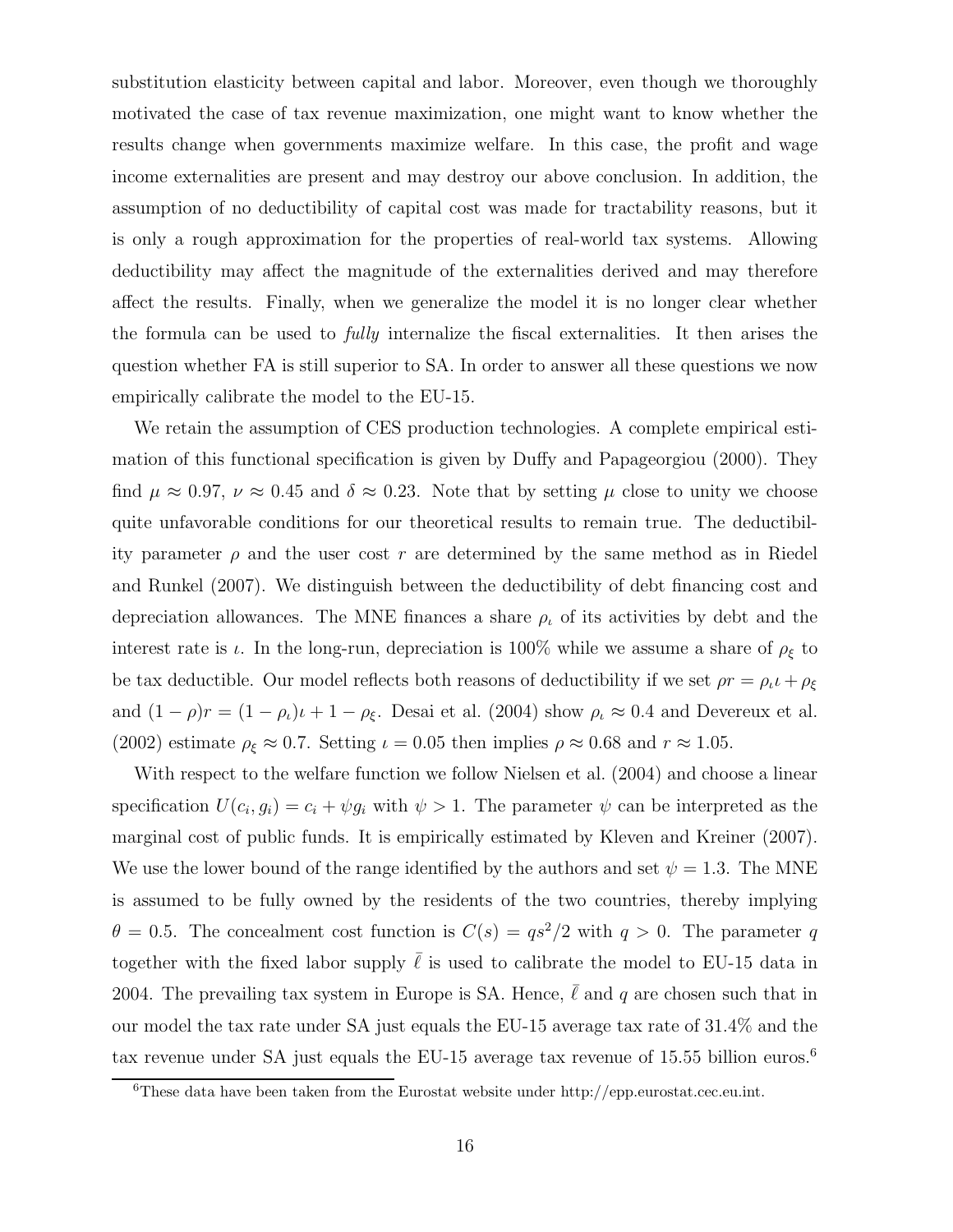More specifically, we insert  $\tilde{\tau} = 0.314$  into  $\partial W^i/\partial \tau_i = 0$ , set  $0.314 \cdot \tilde{\pi}_t = 15.55$  and then solve the two equations with respect to  $\bar{\ell}$  and q. The result is  $\bar{\ell} \approx 1988.4$  and  $q \approx 0.017$ .<sup>7</sup>

With this calibration it is possible to compute the efficient tax policy and to simulate the effects of a tax reform that replaces SA by FA. The efficient tax rate is the solution to  $\partial (W^a + W^b)/\partial \tau_i = 0$ . The equilibrium tax rate under FA follows from  $\partial W^i/\partial \tau^i = 0$ . The results are displayed in Table 1 and 2.<sup>8</sup>

#### Table 1 and 2 here

The efficient tax rate is about 46%. The tax rates under all FA regimes are inefficiently low. The main reason is that the sum of income externalities is positive and relatively large. However, we can also see that the pure sales formula performs best. The reason lies again in the very low formula externality which almost vanishes under the pure sales formula. This confirms our reasoning in the theoretical model above.<sup>9</sup> Moreover, FA with pure sales is the only FA regime that dominates the current tax system of SA. A shift from SA to pure sales FA mitigates the inefficient race to the bottom in tax competition and increases welfare. It raises the tax rate by 2% and enhances tax revenue by roughly one billion euro or 0.1% of GDP. All these results strengthen the argument in favor of the sales factor. Sales should not only be included in the formula, but it should even be the only apportionment factor in order to maximize the welfare gains from the tax reform.

We run a comprehensive sensitivity analysis. Though there are changes in details of the results, the main conclusion that FA with a pure sales formula performs best remains true. It even turned out that in Table 1 and 2 we choose the most unfavorable conditions for this result. With  $\psi = 1.3$  we selected a very low value for the marginal cost of public funds since Kleven and Kreiner (2007) estimate  $\psi \in ]1.3, 2.0[$ . The returns to scale parameter  $\mu$  was set close to unity despite the fact that some studies find considerably lower values, for example,  $\mu \approx 0.6$  as in Chirinko et al. (2004). Finally, the ownership share  $\theta$  was set at its upper bound of 0.5, even though a considerably part of European MNEs is owned by non Europeans. It can be shown that an increase in  $\psi$ , a reduction in  $\mu$  and/or a reduction in  $\theta$  strengthen the argument in favor of the sales formula since the

<sup>7</sup>Details on the computations and on the simulations presented below can be obtained upon request.

<sup>&</sup>lt;sup>8</sup>At first glance, the displayed figures for tax revenue as percentage of GDP seem to be quite small. However, they are in accordance with empirical values that lie around  $2\%$  (e.g. Haufler, 2007).

<sup>9</sup>We can also show that every non sales formula causes a less efficient tax rate than the pure sales formula. This insight is in line with our arguments in the theoretical part, too.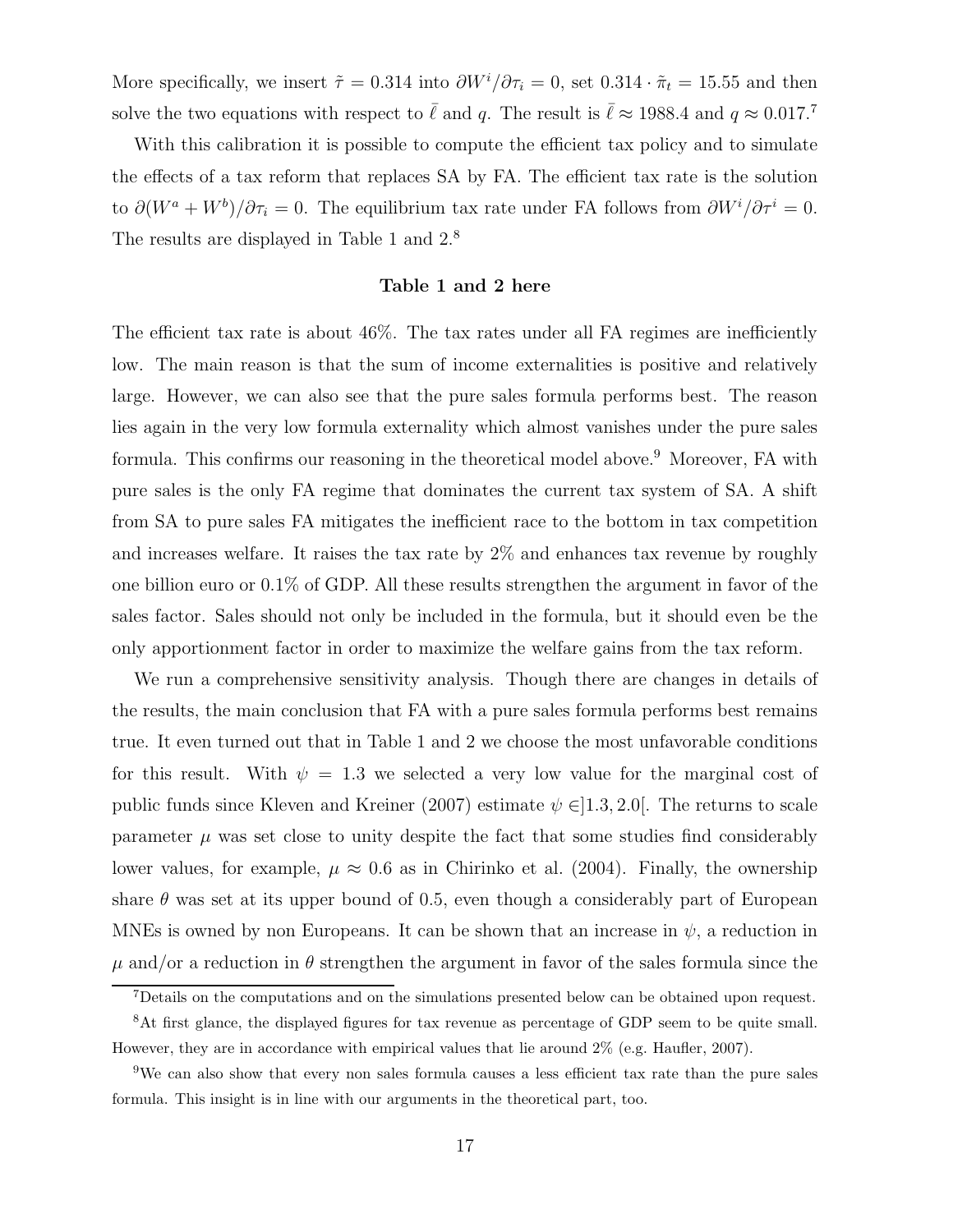efficiency gains which can be realized with this formula compared to the current system of SA become larger.

# 6 Summary and Discussion

This paper provides a microfoundation of including a sales factor into the apportionment formula under the tax principle of FA. The basic argument in favor of the sales factor is that it may mitigate or even eliminate the distortions in the international taxation of MNEs under FA. More specifically, corporate income taxation of MNEs under FA causes tax base and formula externalities. In certain cases, the sum of these two fiscal externalities is positive when property or payroll is used as apportionment factor, but negative for a pure sales formula. This insight suggests that including a sales factor weakens the sum of fiscal externalities and improves efficiency of corporate tax rates. Even though this result depends on the degree of returns to scale and on the elasticity of substitution between capital and labor, it turned out to be valid for a wide range of model specifications. Moreover, an empirical calibration of a rather general version of our model to the EU-15 strengthens the rationale for the sales factor as the pure sales formula performs best among all formulas and even dominates the current system of SA.

Though we apply our results mainly to corporate income taxation in the European Union, the analysis has important implications for existing FA tax systems as well. As already stated in the Introduction, for example, local business taxation in Germany follows the FA principle with a pure payroll formula. Our results suggest that there exist apportionment formulas containing the sales factor which would improve the efficiency of the German tax system. Moreover, the Canadian FA system already uses a sales factor with a formula weight of 50%. Our analysis can be viewed as a normative justification of this policy, even though it is an open question whether the formula weight has the right value. A similar argument applies to the US where each state uses a sales apportionment factor. Furthermore, as reported in the Introduction the US system is characterized by a tendency to increase the formula weight placed on sales. A large number of states already turned to a pure sales formula. If the conditions in the US are not too different from the conditions in the EU-15, this observation is in line with the results of our empirical calibration where pure sales performs best.

Nevertheless, this last point brings us to an important limitation of our analysis. In our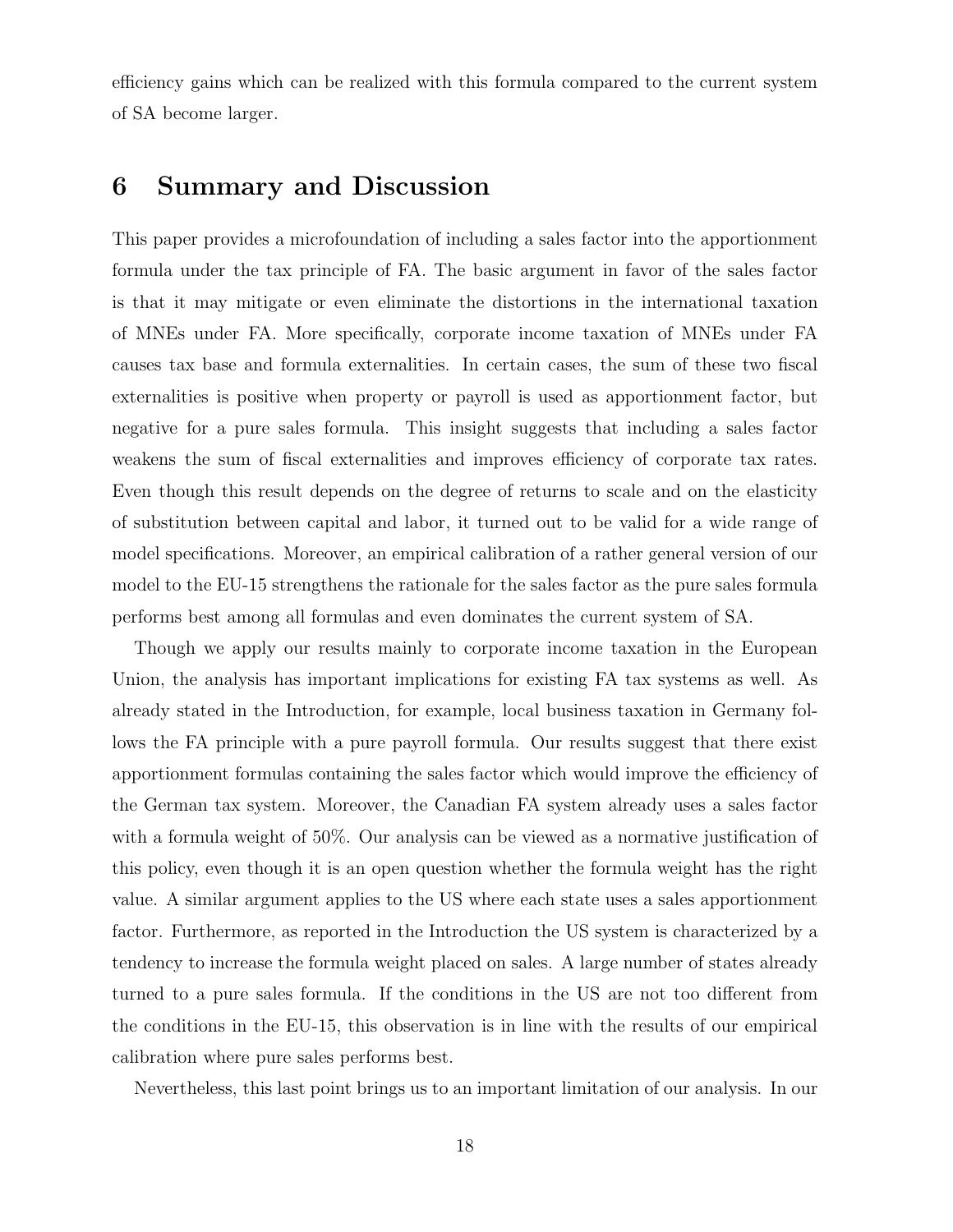framework, the sales apportionment factor is computed on the basis of the origin principle, whereas in the US some states calculate the sales share according to the destination principle (e.g. Mazerov, 2001). The use of the origin principle in our framework can be motivated by the currently debated question whether the European Union should adopt FA with a value-added at origin factor in the apportionment formula. For a comprehensive discussion of this point see Hellerstein and McLure (2004). However, with the destination principle it is no longer clear whether the argument in favor of the sales factor still holds. One might argue that also a destination-based sales factor is difficult to manipulate since its determination is out of the firm's control. The basic rationale of our results then would go through. But we think that such arguments need a thorough analysis and that our framework is not suitable to investigate the destination principle. What is required is a rather different model with a more sophisticated trade structure. This is beyond the scope of the present paper and left for future research.

# Appendix: Proof of Proposition 2

Consider first the case  $(\gamma, \sigma, \rho) = (1, 0, 0)$ . Using  $F_{kk} = -\mu K Z^{\frac{\mu}{\nu}-2}[(1-\mu)K+(1-\nu)L]/\hat{k}^2$ , adding up TE and  $FE|_{(1,0,0)}$  from (23) and (24) and rearranging terms yields

$$
\frac{\partial W^a}{\partial \tau_b}\Big|_{(1,0,0)} = -\frac{\hat{\tau}V'Z^{2\frac{\mu}{\nu}-3}}{2(1-\hat{\tau})\hat{k}^2F_{kk}} \Big[ (1-\mu^2)K^3 + \mu^2 \bigg(\underbrace{\frac{\mu^3 - \mu^2 - 2\mu + 3}{\mu^2}}_{=:G^1(\mu)} - \nu\bigg)K^2L
$$
\n
$$
+ (1-\mu)(3-\mu)KL^2 + (1-\mu)^2L^3 \Big]. (26)
$$

Since  $\mu \in ]0,1[$ ,  $\nu \leq 1$  and  $G^1(\mu) > 1$ , the externality in (26) is positive as stated in the proposition. For  $(\gamma, \sigma, \varphi) = (0, 0, 1)$  we obtain

$$
\frac{\partial W^{a}}{\partial \tau_{b}}\Big|_{(0,0,1)} = -\frac{\hat{\tau}V' K Z^{2\frac{\mu}{\nu}-3}}{2(1-\hat{\tau})\hat{k}^{2}F_{kk}L} \Big[ (1-\mu)K^{3} + (\mu^{2} - 4\mu + 3 - \nu)K^{2}L + (\mu^{2} - 2\mu + 2)\left(\frac{2\mu^{2} - 5\mu + 3}{\mu^{2} - 2\mu + 2} - \nu\right)KL^{2} + (1-\mu)^{2}(1-\nu)L^{3} \Big] (27)
$$
\n
$$
= G^{3}(\mu)
$$

From  $\mu \in ]0,1[$  it follows  $G^3(\mu) > 0$ . Moreover, it is straightforward to show that  $G^4(\mu) <$  $G^2(\mu)$  for  $\mu \in ]0,1[$ . Hence, if  $\nu \leq G^4(\mu)$ , then  $\nu < G^2(\mu)$  and  $(27)$  becomes positive. This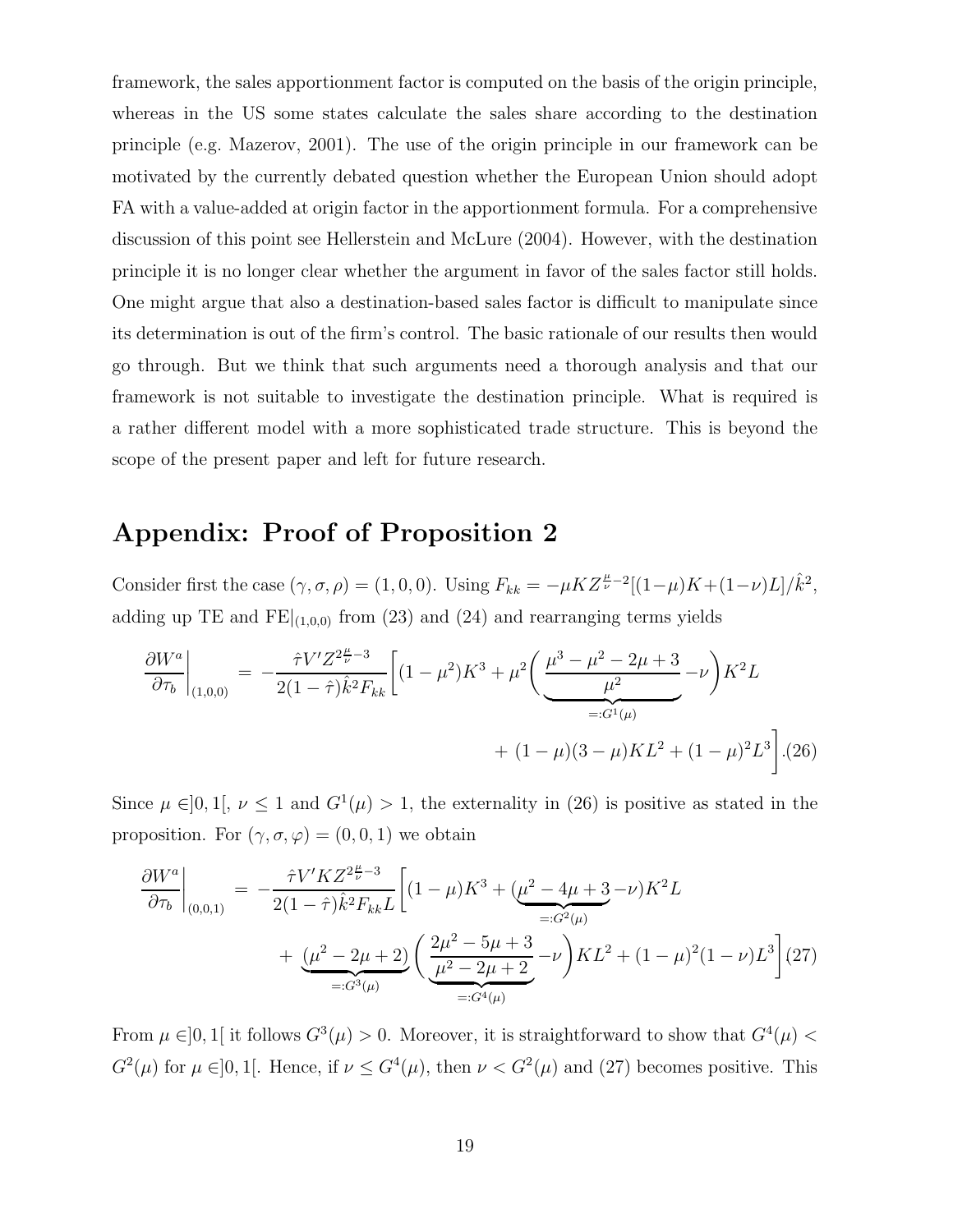proves the second part of the proposition. Finally, setting  $(\gamma, \sigma, \varphi) = (0, 1, 0)$  yields

$$
\frac{\partial W^{a}}{\partial \tau_{b}}\bigg|_{(0,1,0)} = \frac{\hat{\tau}\mu^{2}K^{2}LV'Z^{2\frac{\mu}{\nu}-4}}{2(1-\hat{\tau})\hat{k}^{2}F_{kk}}\bigg[\big(\mu+\nu\big)K+\big(\mu-\mu^{2}+\nu\big)L\bigg].
$$
 (28)

If  $\nu \ge \mu^2 - \mu = \mu(\mu - 1)$ , then  $\nu > -\mu$  and (28) becomes negative as stated.

# References

- Anand, B. and R. Sansing (2000), 'The Weighting Game: Formula Apportionment as an Instrument of Public Policy', National Tax Journal 53, 183-199.
- Chirinko, F.S., Fazzari, S.M. and A.P. Meyer (2004), 'That Elusive Elasticity: A Long-Panel Approach to Estimating the Capital-Labor Substitution Elasticity', CESifo Working Paper No. 1240, Munich.
- Clausing, K. (2003), 'Tax-Motivated Transfer Pricing and US Intrafirm Trade Prices', Journal of Public Economics 87, 2207-2223.
- Desai, M.A., Foley, F. and J.R. Hines (2004), 'A Multinational Perspective on Capital Structure Choice and Internal Capital Markets', The Journal of Finance 59, 2451-2487.
- Devereux, M.P. (2004), 'Debating Proposed Reforms of the Taxation of Corporate Income in the European Union', International Tax and Public Finance 11, 71-89.
- Devereux, M., Griffith, R. and A. Klemm (2002), 'Corporate Income Tax Reforms and International Tax Competition', Economic Policy, 451-495.
- Duffy, J. and C. Papageorgiou (2000), 'A Cross-Country Empirical Investigation of the Aggregate Production Function Specification', Journal of Economic Growth 5, 87-120.
- Eggert, W. and G. Schjelderup (2003), 'Symmetric Tax Competition under Formula Apportionment', Journal of Public Economic Theory 5, 439-446.
- European Commission (2001), 'Towards an Internal Market Without Tax Obstacles: A Strategy for Providing Companies with a Consolidated Corporate Tax Base for Their EU-Wide Activities', COM(2001), 582 final (October 23).
- Gérard, M. (2005), 'Multijurisdictional Firms and Governments' Strategies under Alternative Tax Designs', CESifo Working Paper No. 1527, Munich.
- Gordon, R.H. and J.D. Wilson (1986), 'An Examination of Multijurisdictional Corporate Income Taxation under Formula Apportionment', Econometrica 54, 1357-1373.
- Haufler, A. (2007), 'Sollen multinationale Unternehmen weniger Steuern bezahlen?', DIW Vierteljahreshefte zur Wirtschaftsforschung 76, 8-20.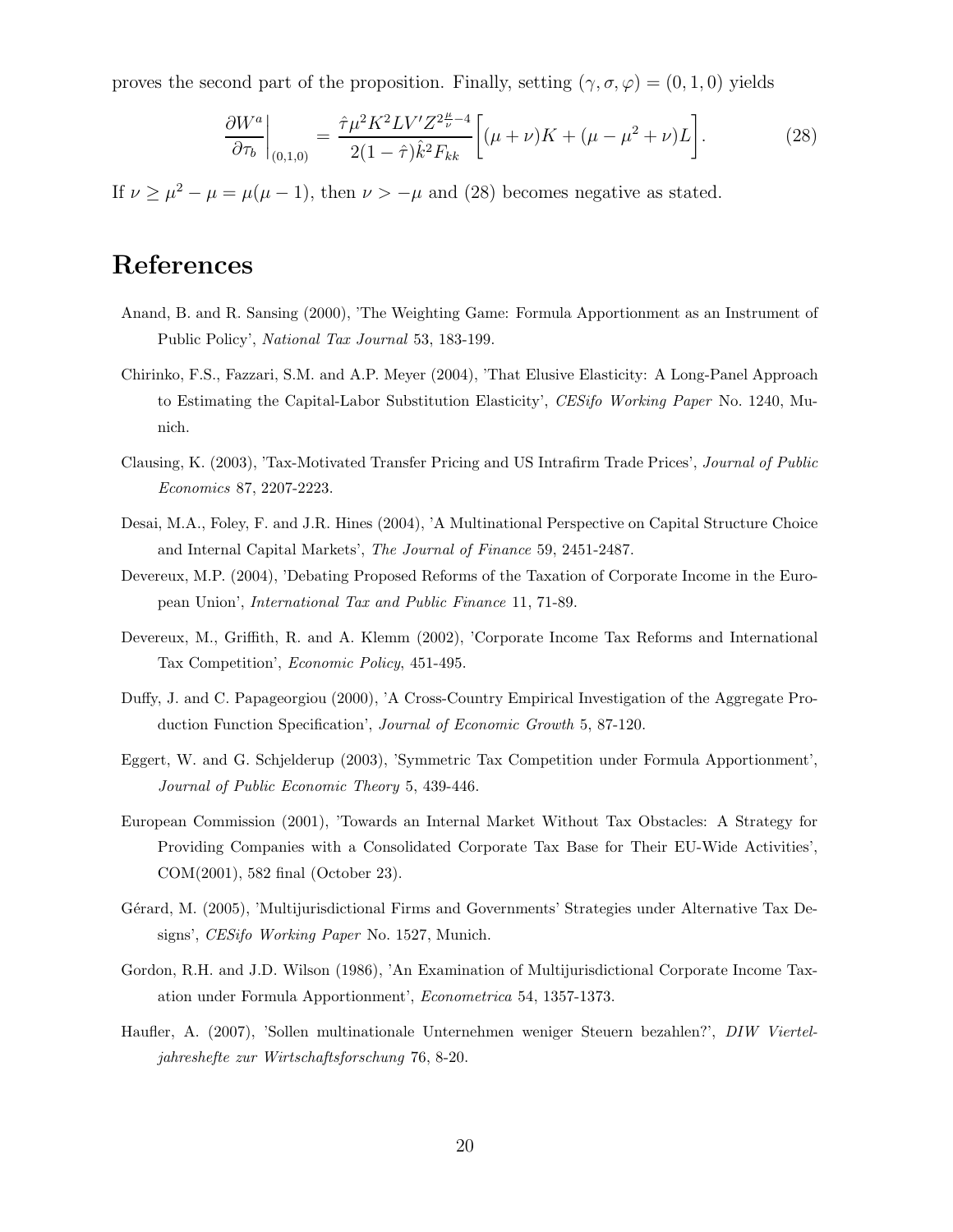- Hellerstein, W. and C.E. Jr. McLure (2004), 'The European Commission's Report on Company Income Taxation: What the EU Can Learn from the Experience of the US States', International Tax and Public Finance 11, 199-220.
- Hines, J.R. Jr. (1999), 'Lessons from Behavioral Responses to International Taxation', National Tax Journal 52, 305-322.
- Kind, J.K., Midelfart, K.H. and G. Schjelderup (2005), 'Corporate Tax Systems, Multinational Enterprises, and Economic Integration, Journal of International Economics 65, 507-521.
- Kleven, J.K. and C.T. Kreiner (2006), 'The Marginal Cost of Public Funds: Hours of Work Versus Labor Force Participation', Journal of Public Economics 90, 1955-73.
- Mazerov, M. (2001), 'The Single-Sales-Factor Formula: A Boon to Economic Development or a Costly Giveaway', State Tax Notes 20, 1775-1817.
- Musgrave, P.B. (1984), 'Principles for Dividing the State Corporate Tax Base', in: McLure, C.E. Jr. (ed.), The State Corporation Income Tax: Issues in Worldwide Unitary Combination, Stanford.
- Nielsen, S.B., Raimondos-Møller, P. and G. Schjelderup (2003), 'Formula Apportionment and Transfer Pricing under Oligopolistic Competition', Journal of Public Economic Theory 5, 419-437.
- Nielsen, S.B., Raimondos-Møller, P. and G. Schjelderup (2004), 'Company Taxation and Tax Spillovers: Separate Accounting versus Formula Apportionment', mimeo.
- Ortigueira, S. and M.S. Santos (1997), 'On the Speed of Convergence in Endogenous Growth Models, American Economic Review 87, 383-399.
- Pethig, R. and A. Wagener (2007), 'Profit Tax Competition and Formula Apportionment', International Tax and Public Finance, forthcoming.
- Riedel, N. and M. Runkel (2007), 'Company Tax Reform with a Water's Edge', Journal of Public Economics 91, 1533-1554.
- Sørensen, P.B. (2004), 'Company Tax Reform in the European Union', International Tax and Public Finance 11, 91-115.
- Steger, T.M. (2005), 'Welfare Implications of Non-Scale R&D-based Growth Models' Scandinavian Journal of Economics 107, 737-757.
- Weiner, J.M. (2005), 'Formulary Apportionment and Group Taxation in the European Union: Insights from the United States and Canada', European Commission Taxation Papers, No. 8, Brussels.
- Wellisch, D. (2004), 'Taxation under Formula Apportionment Tax Competition, Tax Incidence, and the Choice of Apportionment Factors', Finanzarchiv 60, 24-41.
- Wilson, J.D. (1999), 'Theories of Tax Competition', National Tax Journal 52, 269-304.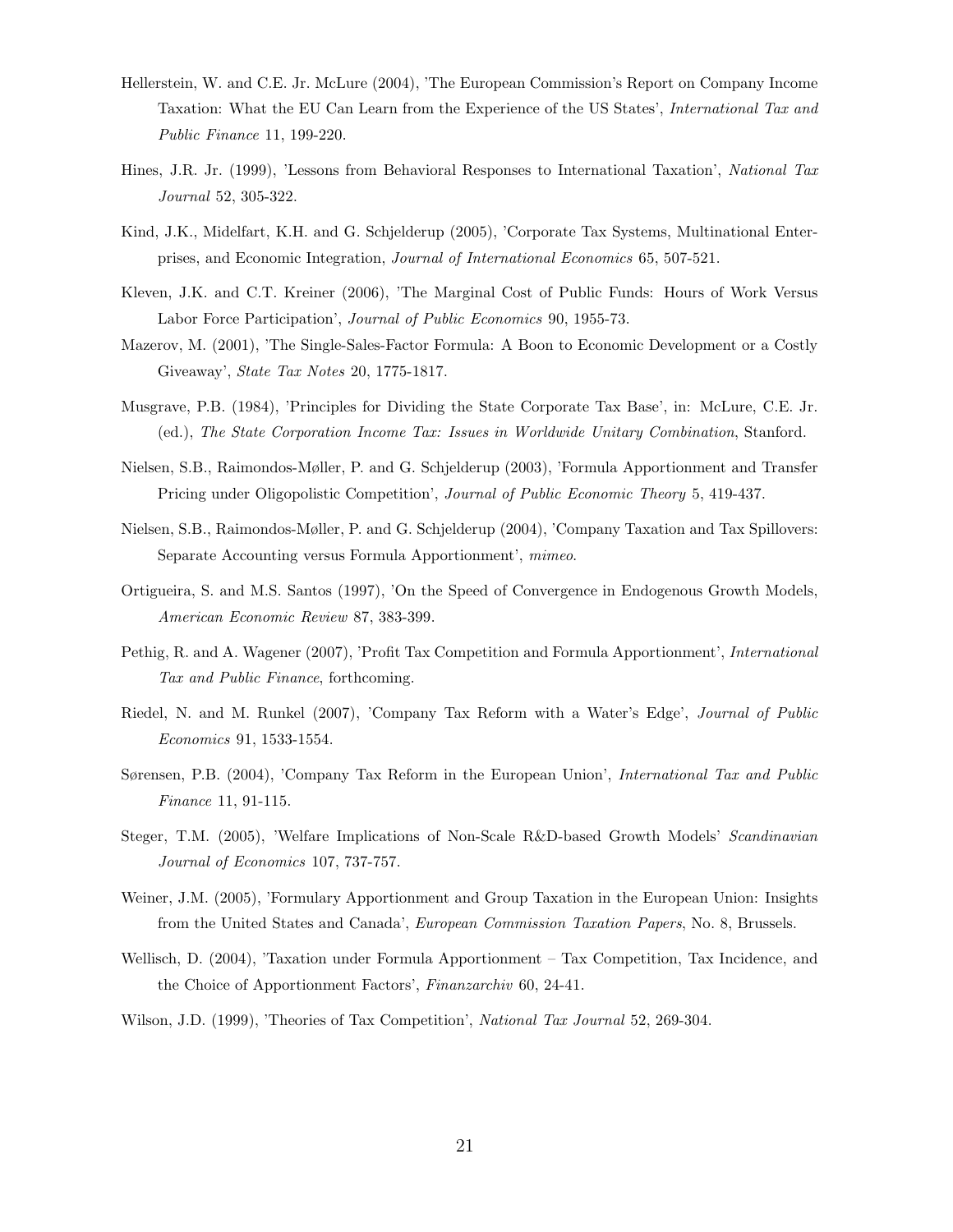

Figure 1: Optimal Formula Weight $\sigma$ 



Figure 2: Fiscal Externalities under a CES Production Function